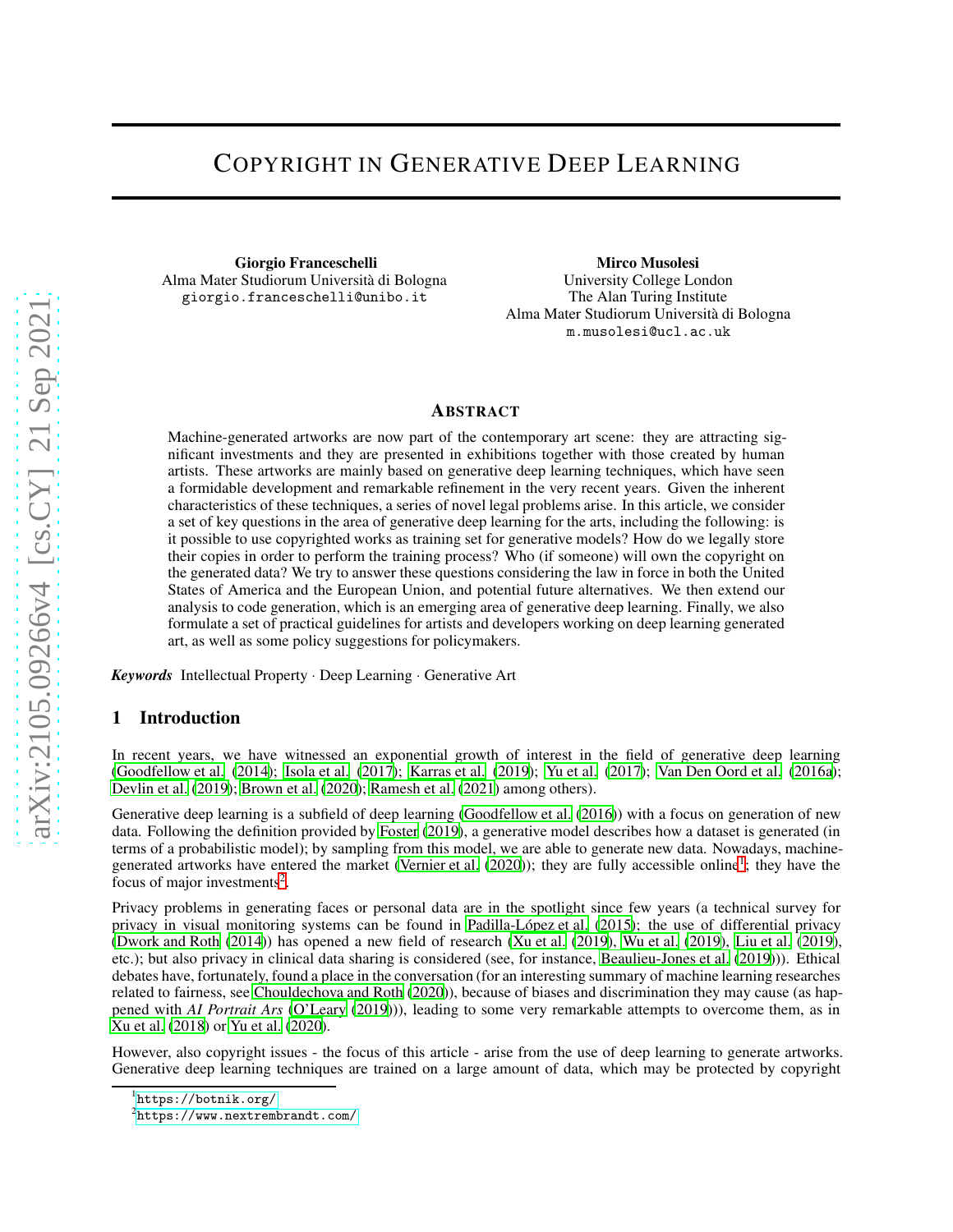(especially in case of artworks); moreover, they allow for the generation of new samples similar to the training data, which in turn could claim copyright protection (or could represent plagiarism of other works). In this context, it is possible to identify at least three problems: the use of protected works, which have to be stored in memory until the end of the training process (even if not for more time, in order to verify and reproduce the experiment); the use of protected works as training set, processed by deep learning techniques through the extraction of information and the creation of a model upon them; the ownership of Intellectual Property rights (if a rightholder would exist) over the generated works. Although these arguments have already been extensively studied (e.g., [Sobel \(2017\)](#page-14-4) examines use as training set and [Deltorn and Macrez \(2018](#page-11-5)) discusses authorship), this paper aims at analyzing all the problems jointly, creating a general overview useful for both the sides of the argument (developers and policymakers); aims at focusing only on generative deep learning, which (as we will see) has its own peculiarities, and not on AI in general (which contains too many different sub-fields that cannot be generalized as a whole); is written by generative deep learning researchers, which may help provide a new and practical perspective to the topic. For doing so, we first provide the reader with a brief review of what generative deep learning (GDL) means (Section [2\)](#page-1-0). We then present an in-depth discussion of the existing legal frameworks in both US and EU in relation to storing protected works for using them as training set (Section [3\)](#page-2-0) and, then, owning the copyright of machine-generated works (Section [4\)](#page-6-0). In addition to legal analysis, we present a policy discussion that leads to practical suggestions for artists and developers working in this new field, as well as to considerations about the adequacy of current laws. Finally, even if the main case study will be about artworks, which are by a long margin the main (potentially copyrighted) outputs generated with deep learning, in the last section we discuss the issues around GDL in relation to source code generation (Section [5\)](#page-9-0).

## <span id="page-1-0"></span>2 Generative Deep Learning

As with other machine learning algorithms, generative deep learning is based on the availability of a training set, which is a set containing examples of the entities that will be our starting point for the generation of new data. The machine learning model itself has to be *probabilistic* in order to generate new data (if it is deterministic, it will generate each time the same entity). A generative model is intrinsically different from a discriminative one, which represents the most popular (and classic) technique in machine learning. In discriminative modeling, e.g., classification or logistic regression, we aim at distinguishing among classes after training on labeled data (it is, in a way, a synonymous of supervised learning). Instead, in generative modeling we use the (unlabeled) dataset to learn to generate new data.

In general, [Foster](#page-11-2) [\(2019\)](#page-11-2) defines the generative modeling framework as follows: given a dataset of observations  $X$ , and assuming that X has been generated according to an unknown distribution  $p_{data}$ , a generative model  $p_{model}$  is used to mimic  $p_{data}$  in such a way that we can sample from  $p_{model}$  to generate observations that appear to have been drawn from  $p_{data}$  (and that are suitably different from the observations in X).

Generative deep learning is based on the concept of representation learning. The algorithms are used to learn representations of the data that make it easier to extract patterns from them. Differently from classic machine learning techniques, representation learning works directly on unstructured data, not requiring to manually define the features of the input data (necessary to work with structured data). This adds an extra-level of autonomy to the algorithm. Deep learning in itself is based on the composition of multiple non-linear transformations (using multiple stacked layers of processing units) with the goal of yielding more abstract, and ultimately more useful, representations [\(Bengio et al.](#page-10-1)  $(2013)$ ). X is typically composed by unstructured data like images or texts.

Several generative models based on deep learning have been proposed in last years (for a more exhaustive list, see [Franceschelli and Musolesi](#page-11-6) [\(2021\)](#page-11-6)). However, it is possible to identify a few families of techniques: Variational Auto-Encoders (first proposed by [Kingma and Welling \(2014\)](#page-13-4), but also used by [Gregor et al. \(2015\)](#page-12-3)); autoregressive models (first proposed by [Van Den Oord et al. \(2016b\)](#page-14-5), but also used by [Van Den Oord et al. \(2016a](#page-14-0)[,c](#page-14-6)); [Parmar et al.](#page-13-5) [\(2018\)](#page-13-5); [Devlin et al.](#page-11-0) [\(2019\)](#page-11-0); [Huang et al. \(2019\)](#page-12-4); [Radford et al. \(2019\)](#page-13-6); [Payne \(2019\)](#page-13-7); [Brown et al. \(2020\)](#page-11-1)); sequence prediction models (very well explained by [Karpathy \(2015](#page-13-8)), and used by [Zhang and Lapata \(2014\)](#page-15-4); [Potash et al.](#page-13-9) [\(2015\)](#page-13-9); [Sturm et al. \(2016](#page-14-7)); [Jaques et al. \(2016\)](#page-12-5); [Lau et al.](#page-13-10) [\(2018\)](#page-13-10); [Yi et al.](#page-15-5) [\(2018\)](#page-15-5); [Zugarini et al.](#page-15-6) [\(2019\)](#page-15-6)); Generative Adversarial Nets (first proposed by [Goodfellow et al. \(2014\)](#page-12-0) and then used by [Vernier et al.](#page-14-2) [\(2020\)](#page-14-2); modifications of the first proposal have been done by [Yu et al. \(2017\)](#page-15-0); [Dong et al. \(2018](#page-11-7)); [Elgammal et al. \(2017\)](#page-11-8); [Isola et al.](#page-12-1) [\(2017\)](#page-12-1); [Karras et al. \(2018](#page-13-11)); [Zhang et al.](#page-15-7) [\(2019\)](#page-15-7); [Brock et al. \(2018\)](#page-11-9); [Karras et al. \(2019\)](#page-13-0); [Engel et al. \(2019\)](#page-11-10)).

We refer the interested reader to the original papers for a detailed description of the technical aspects of generative deep learning given the scope of this article. The first three techniques have in common the fact that the generator is trained directly on the dataset  $X$  of examples (with a very small but not important exception for VAE, since the real generator processes only an encoded version of the original work, and not its real version). On the other hand, the generator of a GAN never sees the real examples: it is trained with the so-called adversarial training. A GAN is composed by two networks: a discriminator and a generator (that is, the generative model). The generator never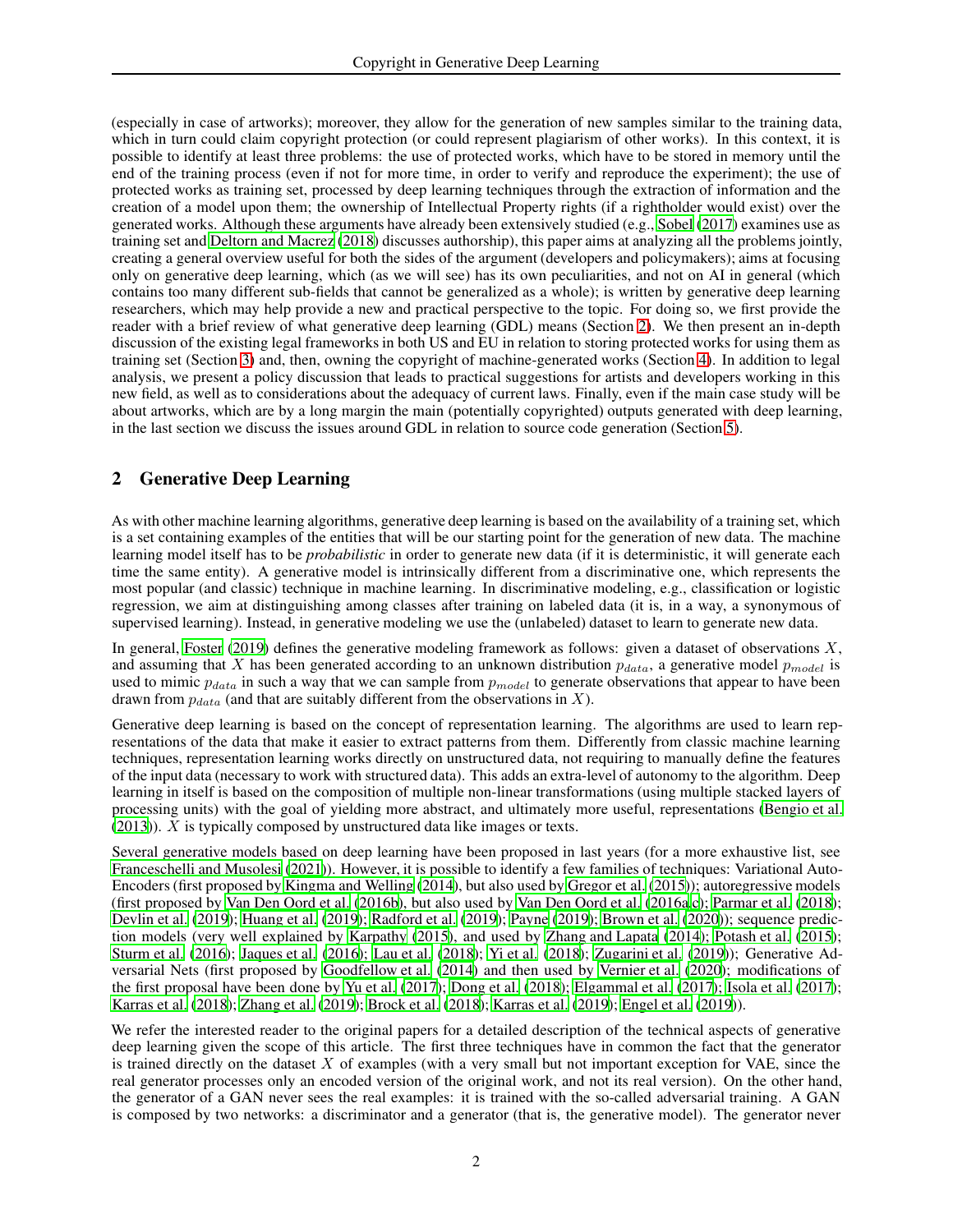sees real data, while the discriminator is trained on them, with the goal of learning to distinguish between original data and generated ones; at the same time, the generator tries to generate data that fool the discriminator (so, the goal is to generate data that are recognized as real). The learning process proceeds with the two phases alternatively: when the discriminator becomes better in recognizing original data, the generator has to learn more things about their distribution to fool again the discriminator; and when the generator becomes better in generating seemingly real data, the discriminator has to become better in distinguishing them. At the end, the generator should have learned the model correctly, without training on it [\(Goodfellow et al.](#page-12-0) [\(2014\)](#page-12-0)). In any case, data are always necessary as in any other machine learning algorithm. We will discuss the implications of this aspect later in this article.

Another very interesting generative deep learning architecture is Google's DeepDream [\(Mordvintsev et al.](#page-13-12) [\(2015\)](#page-13-12)). The designers of DeepDream trained a convolutional neural network for image classification, and then they used the network as a generative model working in reverse: the image is not obtained as an output, but through modifications of an image provided in input, where the modifications are done according to the patterns learned by the network. In particular, the input image is modified in such a way that the "excitement" of a selected layer is maximized; this entails the emergence of the patterns that the specific layer has learned to recognize, which might just be simple ornament-like patterns, but also more sophisticated features.

As it is apparent from the overview given above, generative deep learning has very specific characteristics, which have direct implications for copyright. First of all, generative deep learning techniques are trained on large training sets from which information is extracted. These training sets may contain data, which are protected by copyright, especially if they are artworks. In fact, differently from other learning techniques, they directly learn from the whole work as-it-is. It means researchers need to store potentially protected works in their expressive form, which is what is protected by copyright, and not by the means of features or small chunks if not of their underlined ideas. Secondly, because of the nature of the generated outputs (especially against the nature of outputs generated by other kinds of artificial intelligence [\(Colton \(2008\)](#page-11-11)), which simply follow rules explicitly provided by the programmer). They only depend on the technique used and the knowledge acquired, without any kind of human intervention (except for the coding of the program and the choice of input data), making very difficult to determine who shall be considered as the owner of the copyright.

### <span id="page-2-0"></span>3 Storage of Protected Works and Use for Training

Our analysis starts considering if the storage, reproduction and therefore the use for training of a protected work by a generative deep learning algorithm violates the copyright, or if it is allowed by US and EU laws.

[Sobel](#page-14-8) [\(2020\)](#page-14-8) identifies four different categories of uses of data performed by machine learning:

- 1. uses involving training data not protected by copyright, including works fallen into the public domain (not protected by economic rights anymore);
- 2. uses involving copyrighted subject matter released under a permissive license or licensed directly from rightholders;
- 3. market-encroaching uses (whose purpose threatens the market of those data);
- 4. non-market-encroaching uses (whose purpose is unrelated to copyright's monopoly entitlement).

In the first case, there is no problem in storing and using a work not protected by copyright for this goal. This also applies for works now in the public domain, which happens in EU 70 years after the author's death (or the death of the last of the authors), and in US 95 years after publication date (if created and published before 1978; otherwise, 70 years after the author's death). The same is true also if the work is protected, but it has been acquired digitally through a license agreement that does not expressly prevent a reproduction with this goal (the second case). Otherwise, for protected works on which we have a lawful access but not in digital form or not for a reproduction (third and fourth cases), the question remains open. To address it, the next two subsections consider it under the US law [\(3.1\)](#page-3-0) and under the EU law  $(3.2)^3$  $(3.2)^3$  $(3.2)^3$ . Finally, the last subsection considers additional issues related on the *outputs* of generative models, and not on their *inputs* [\(3.3\)](#page-5-0).

<span id="page-2-1"></span> $3$ Under Berne Convention, works with a country of origin which is a Union country benefit, in all other Union countries, from the same protection as the latter gives to the works of their own nationals. This means that the protection is governed by the laws of the country where protection is claimed, e.g., a EU research center should be concerned with EU laws.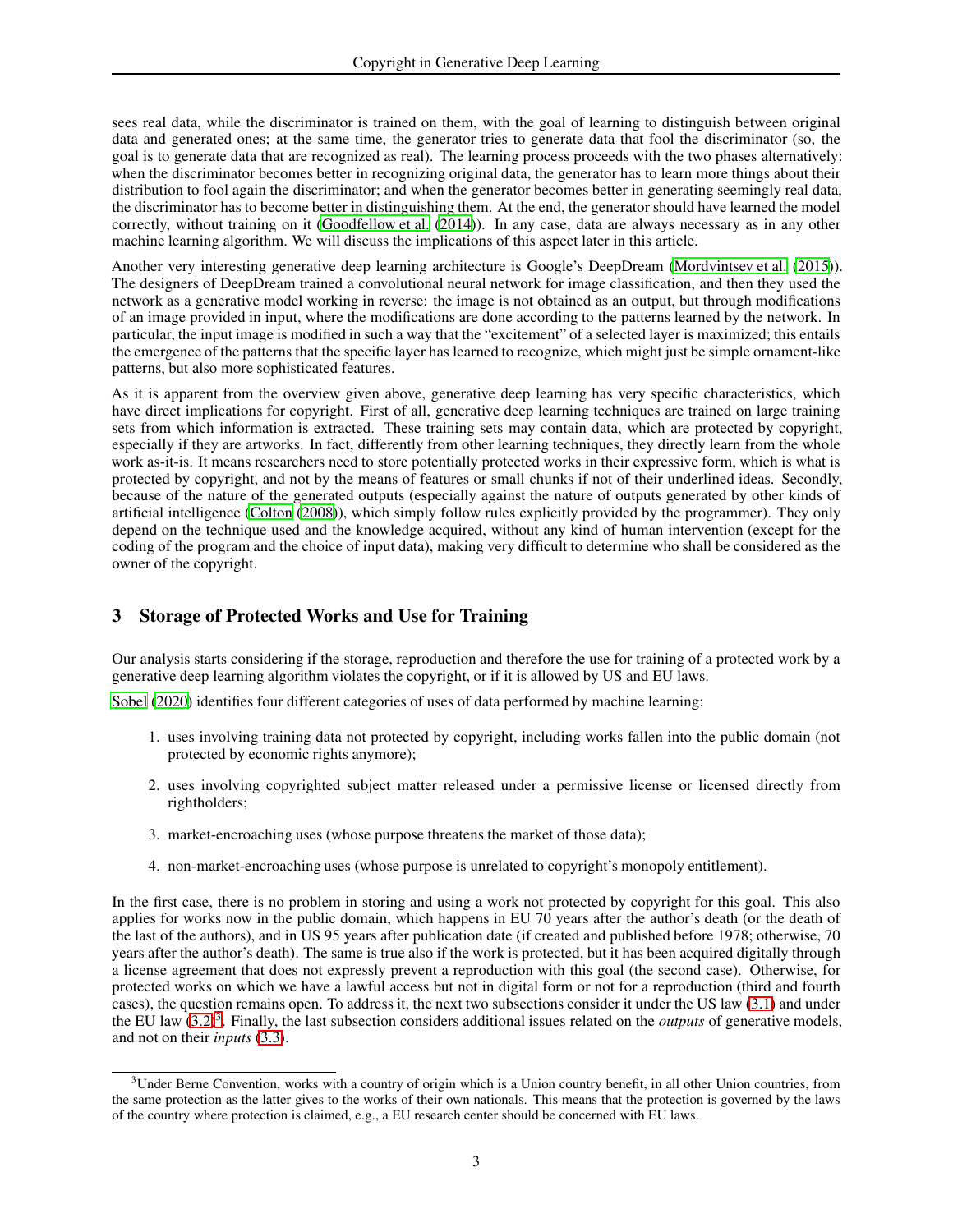#### <span id="page-3-0"></span>3.1 US Law

The US Code establishes that the reproduction of a copyrighted work can be allowed if the use can be considered a fair use of the work (17 U.S.C. § 107 - Limitations of exclusive rights: Fair use). This provision sets the criteria used to determine if the use is fair, i.e., the purpose of the use and its economic character, the nature of the work, the amount and substantiality of the portion used, and the impact of the use over its potential market. With these criteria, the law does not state unambiguously what is a fair use and what is not; it provides parameters on which Courts can base their decisions about the fairness of a use. This unpredictability has been criticized, not only because it requires a case-by-case analysis [\(Netanel \(2008\)](#page-13-13)) - and eventually to hire a lawyer [\(Lessig](#page-13-14) [\(2004\)](#page-13-14)) - due to its nature of standard more than of rule [\(Carroll \(2007\)](#page-11-12)), but also because the four factors may fail to drive the analysis and may be instead used to support an independent and antecedent conclusion [\(Nimmer \(2003](#page-13-15))). However, the fair use doctrine has also some remarkable strengths. It ensures that two competing public interests are balanced: to incentive the creation of new works, and to improve the public's ability to use or access it (see *Sony Corp. v. Universal City Studios, Inc., 464 U.S. 417*). In its form, this doctrine helps exclude uses only where exclusivity promotes social welfare [\(Lunney](#page-13-16) [\(2002\)](#page-13-16)). In addition, even if it seems unpredictable, fair use cases tend to be more coherent than expected and could be organized into clusters, which can help in Courts' decisions (see [Samuelson \(2009\)](#page-14-9)).

Anyway, a deeper analysis of these four criteria in the special case of (generative) deep learning is now necessary. As regards the amount and substantiality criterion, although in generative deep learning we aim at using the entire work (maybe divided into portions, if it is too long like a novel or a song), we have to consider that machine learning refers to the use of ideas, principles, facts and correlations contained in data given in input; since copyright aims to protect original expressions and not ideas, procedures or methods, data mining techniques do not use copyright works as works *per se* but to access the information stored in them, and so the use is not substantial - and neither they constitute a copyright infringement in theory [\(Kretschmer and Margoni \(2018](#page-13-17))). Also [Sag \(2019](#page-14-10)) underlines that a *non-expressive* use such the one discussed above should be considered fair, since it is just about deriving from them meta-level information and not benefiting from their original expression; however, generative techniques could fall under the definition of *expressive* use, since they could use authors' copyrighted expressions [\(Sobel \(2017\)](#page-14-4)), learning from their creative and expressive choices [\(Bonadio and McDonagh](#page-11-13) [\(2020\)](#page-11-13)). This would invalidate the insubstantiality theory. In addition, we need to consider that the single protected work is used alongside a large number of other protected works: it is rare that the result resembles one of them substantially, presenting its distinctive features. For this reason, the impact of its potential market is typically very small, because it becomes difficult to connect the generated work with the protected ones used during training (this is true in particular in the case of heterogeneous training sets; of course, if the training set is composed by few works from a single author, this consideration is not more valid). The economic character has to be seen considering that this exception is fair only for purposes like research, and so without a real economic character; however, the previously done distinction between market-encroaching uses and non-marketencroaching uses acquires significance in dividing between an (almost) sure fair use and a dubious case. Finally, when analyzing the purpose of the use (and its fairness), one needs to consider if it is transformative (the most common reason to assess fair use [\(Asay et al. \(2020\)](#page-10-2))): if it adds something new, with a different character, which does not substitute for the original use of the work, the use is more likely to be considered fair<sup>[4](#page-3-1)</sup>. In particular, the key question to determine a fair use is nowadays if the work is used for a different expressive purpose from that for which the work was created [\(Netanel \(2011](#page-13-18))). It is not straightforward to assess this for generative deep learning, but this could eventually be the case of generative deep learning techniques which aim to add a novelty degree in their production (as in [Elgammal et al. \(2017](#page-11-8))). Finally, it is important to highlight that, if the use does not fall in the category of fair use, any sort of reproduction of copyrighted works is not permitted<sup>[5](#page-3-2)</sup>, usually even if it is only on volatile RAM (as judged by many courts, as reported in U.S. Copyright Office, DMCA Section 104 Report 118; however, the Report suggests that in some cases the reproduction of copies on volatile RAM may be considered as a fair use).

As seen, even if without a clear and unambiguous answer, the fair use doctrine certainly offers a support for machine learning researchers (maybe even too much, in comparison with what is allowed to humans [\(Grimmelmann \(2016a\)](#page-12-6))). For instance, in the field of Text/Data Mining (TDM), as pointed out by [Sag](#page-14-10) [\(2019\)](#page-14-10) and confirmed by two famous cases (see *Authors Guild, Inc. v. Google, Inc.* and *Authors Guild, Inc. v. HathiTrust*), the transformative nature of the involved process makes it possible to claim fair use. However, it is not straightforward to extend it to generative deep learning, since the use tends to be more expressive than non-expressive (which makes it more difficult to be considered as fair [\(Sobel \(2017\)](#page-14-4))). We can only wait until more clarifications (and Courts' decisions) arrive to unravel it.

<sup>4</sup> <https://www.copyright.gov/fair-use/more-info.html>

<span id="page-3-2"></span><span id="page-3-1"></span> $^5$ <https://www.copyright.gov/help/faq/faq-digital.html>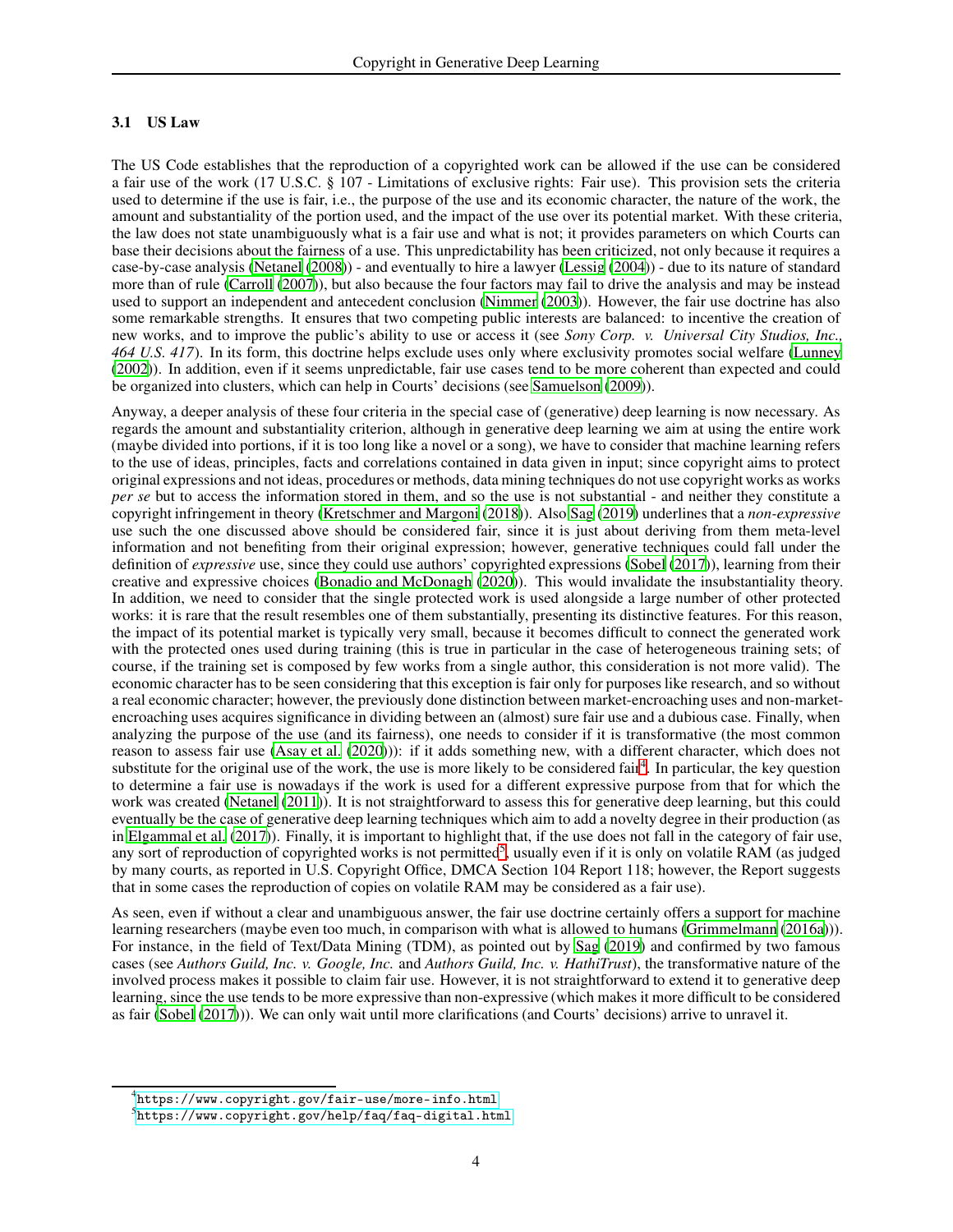#### <span id="page-4-0"></span>3.2 EU Law

In the European Union, instead, there are two articles from Directive 2001/29/EC that can or cannot permit the reproduction of protected works. In particular, Article 2 states there shall be for authors the exclusive right to authorize or prohibit direct or indirect, temporary or permanent reproduction of their work by any means and in any form, in whole or in part; while Article 5(1) provides an exception to this (exclusive) reproduction right (an exception represents a situation in which a right is not reserved - as it usually is). In fact, it states there shall be an exception from the reproduction right in Article 2 for temporary acts of reproduction which are transient or incidental and an integral and essential part of a technological process, and whose sole purpose is to enable a lawful use of a work which has no independent economic significance (therefore excluding market-encroaching uses). This exception is quite similar to the one provided by the US Code, since it requires no independent economic significance (the third case by [Sobel](#page-14-8) [\(2020\)](#page-14-8) is probably excluded; reproductions have not an independent economic significance if they do not generate an additional economic advantage by their use [\(Triaille et al.](#page-14-11) [\(2014\)](#page-14-11)), and it does not seem the case: a neural network, deprived by some of the training data, would probably perform worse) and that the use is lawful (a use is lawful if it is authorized by the rightholder or not restricted by law; we will analyze soon if the use done by generative deep learning is lawful or not), but it adds another constraint: the reproduction must be transient or incidental. Following [Riedo](#page-14-12) [\(2019\)](#page-14-12), this exception could theoretically be applied to Text and Data Mining (TDM) activities (as long as TDM is a lawful use), since during the process data are stored in RAM and then erased when turned off, and so the reproduction is transient. For [Schonberger \(2018\)](#page-14-13), Article 5(1) arguably covers copying the works for the training process, deleting them at the end of the process. Despite this, it is very likely that the miners, especially if they are researchers, have to retain the data corpus for verification, aggregation with new data sets and further analysis [\(Chiou \(2019](#page-11-14))), deleting it only once their work is completed and published; and therefore storing them until the end of the research is very unlikely to be considered under the exception for temporary reproduction.

To sum up, it is difficult to say that TDM activities are allowed under this exception - or at least there is a degree of uncertainty [\(Rosati \(2018](#page-14-14)); [Geiger et al.](#page-12-7) [\(2018b\)](#page-12-7)). In addition, Article 5(1) requires the use to have no independent economic significance, therefore excluding for-profit research and private companies. This surely would put the EU's competitive position as both a research and an industrial area in danger [\(Geiger et al. \(2015](#page-12-8))), and this is one of the main reasons behind the adoption, in 2019, of a Directive "on copyright and related rights in the Digital Single Market".

This fundamental Directive tries to answer to all the questions examined above by the means of two Articles.

Directive's Article 3 states there shall be an exception to allow reproductions and extractions of lawfully accessible protected works for performing text and data mining, if it is made by research organizations and cultural heritage institutions (for the purposes of scientific research and as long as the copies are stored with an appropriate level of security). Notably, the Article states the copies may be retained for the time required for the purposes of scientific research, including for the verification of research results. However, we have to remember that the Article only asks for an exception to the *reproduction* right (i.e., the exclusive right to make direct or indirect, temporary or permanent reproduction of the work by any means and in any form) and the *extraction* right (i.e., the exclusive right to permanently or temporarily transfer all or a substantial part of the contents of a database to another medium by any means or in any form). The Article is not about the *making available* right. On the contrary, it is common in scientific research to make source materials available in order to allow others to verify and repeat experiments. Since this is about the making available right and not the reproduction right [\(Geiger et al.](#page-12-9) [\(2018a](#page-12-9))), Directive's Article 3 does not allow to publish protected works used during training. In principle, this appears to be correct: the researcher has lawful access to the works, while others may not. Making them (or derived versions of them) available means providing others access even if any terms or conditions have not been agreed. However, in practice, this means the verification of research results is not promoted, since it can only be performed by the researchers themselves [\(Geiger et al. \(2018b\)](#page-12-7) among others highlighted this in vain before Directive's adoption). In this direction, a good compromise appears to be Article 60d of the German Law on Copyright and Related Rights, which allows the making available of the (normalized and structured) dataset to a "specifically limited circle of persons for their joint scientific research, as well as to individual third persons" for quality assurance [\(Geiger et al. \(2018b\)](#page-12-7)). Without a statement like this, in case of a research based on not publicly available data, the only (lawful) way to allow the verification of results will be to provide all the necessary information about the data used<sup>[6](#page-4-1)</sup> and all the pre-processing steps carried out on them or, even better, the related source code.

In addition, Article 4 states there shall also be an exception or limitation to allow reproductions and extractions of lawfully accessible protected works also by other people or institutions, only for the time necessary for the purposes

<span id="page-4-1"></span><sup>6</sup>An example is the proposal of Data Cards [\(Gebru et al. \(2018\)](#page-12-10)), whose aim is to address the so-called *documentation debt* [\(Bandy and Vincent \(2021](#page-10-3))), which can also have negative consequences from an ethical perspective [\(Bolukbasi et al. \(2016](#page-11-15))). This is impacted by the impossibility of making the dataset available.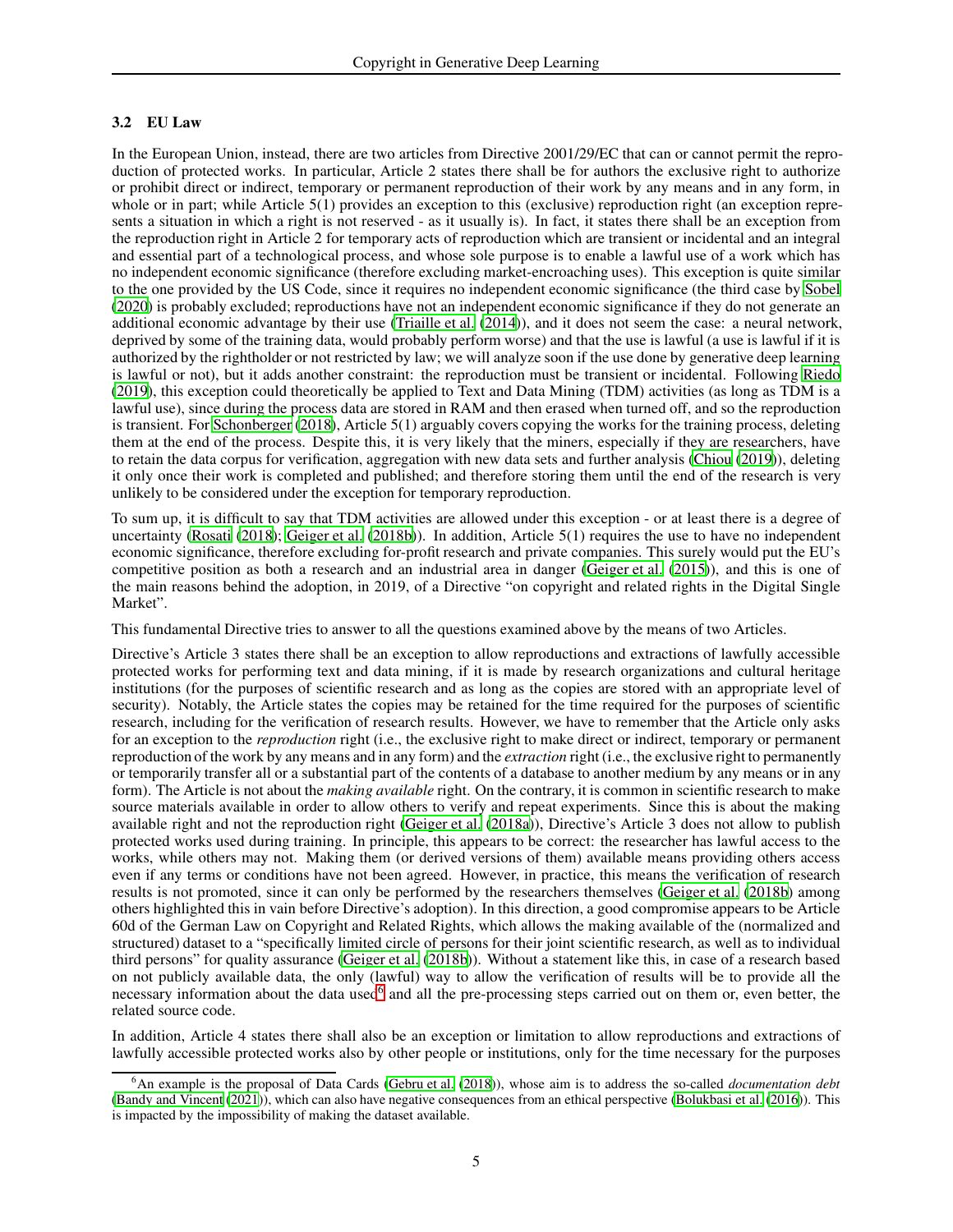of text and data mining. Crucially, this exception or limitation is applied only if it has not been expressly reserved by their rightholders in an appropriate manner.

To summarize, the Directive includes the use of a (lawfully accessible) protected work for training among the lawful uses: it allows for research organizations to use it for text and data mining. In addition, also other entities can do the same, provided that its rightholder has not expressly reserved this right.

Article 3 is undoubtedly able to foster innovation and scientific research. Even if it only adds an exception for the reproduction right and not for the making available right, making it difficult to reproduce and validate research experiments, in our opinion it is a good compromise between protection and innovation. Also, Article 4 represents a positive contribution, at least from a theoretical perspective. It is able to encourage innovation also in private environments, avoiding the risk of losing considerable investments (see [Hilty and Richter \(2017\)](#page-12-11) for a discussion of compelling motivations for opening TDM to private entities). In our opinion, leaving the possibility of reserving this exception to rightholders is essential from an ethical perspective (we will talk about it in Section [5\)](#page-9-0). However, many questions arise when trying to operationalise this Article. As highlighted by [Rosati](#page-14-15) [\(2019\)](#page-14-15), private developers who want to use protected works to train generative models have to follow these three steps: obtain a lawful access to the data; check if rightholders have not reserved the right to make reproductions for TDM purposes; retain any copies made only for as long as is necessary for TDM purposes. The first and the third steps appear to be reasonable; instead, in our opinion, the second presents some issues. How could an EU-based developer know if this right has been reserved for a certain protected work? In Recital 18, the Directive suggests reserving those rights through machine-readable means (e.g., metadata and terms or conditions of a website or a service) in case of publicly available content, and contractual agreements or unilateral declarations for other contents. Even if the list of means that is provided might appear as exhaustive, the issue does not appear to be addressed in a satisfactory manner. As we have seen in Section [2,](#page-1-0) a generative model is typically trained on a very large dataset. In other words, this might translate into the practical solutions of 1) having online databases that allow to filter (by means of metadata) the available works depending on this reservation, or 2) directly publishing datasets only composed by *reservation-free* works, making sure at the same time they can be integrated with the reserved ones for research purposes. But are these providers forced to do so? Or will this checking activity fall on developers (in a way, dissuading them by training generative models [\(Chiou \(2019\)](#page-11-14)))? Finally, we have also mentioned Google's DeepDream, which only requires one image in input. The same can apply to poems or other texts, which can be fed in input to emerging techniques such as VQ-GAN+CLIP [\(Esser et al. \(2021\)](#page-11-16) and [Radford et al.](#page-13-19) [\(2021\)](#page-13-19)) to obtain *alien dreams* (see [Snell \(2021](#page-14-16))). Here, only one protected work may be used, not extracted by a database provider, but independently acquired. Will the transaction report if this right has been reserved or not? How would it be possible to discover if a work (with an access acquired before 2019) can be used or not? We believe that there is an urgent need of addressing these questions before the TDM exception could be applied in all of its strength.

### <span id="page-5-0"></span>3.3 Additional Issues

We should also remember from Section [2](#page-1-0) that generative deep learning involves the creation of a probabilistic model describing data of interest, from which we obtain new works through sampling. This peculiarity leads to other critical questions. In fact, the model creation and storage, which contains the extracted probabilistic features, may infringe the copyright of works used for training. Its storage cannot be considered as transient or incidental; therefore, it is allowed only if it does not constitute a (partial) reproduction of protected works, since, in that case, there is no copyright relevant activity [\(Margoni](#page-13-20) [\(2018\)](#page-13-20)).

Deep learning models are usually stored as sets of numerical weights; usually, they do not fall in the category of those that are considered as a partial reproduction of a work. However, if the model is built to mimic in output the input (with some non-substantial changes) and it is trained over a protected work, the model would represent that work, at least partially. Moreover, even if the model is not intentionally built to mimic a protected work, it could still end up doing so to an infringing degree: it might reconstruct idiosyncrasies of input data instead of reflecting underlying trends about them [\(Sobel](#page-14-4) [\(2017\)](#page-14-4)). If just trained with the goal of learning how to reproduce works, an overfitted generative model may actually be considered as a direct reproduction of the works.

These issues are not only related to the model itself, but also to the output it can generate. Protected input data are commonly used to train models to generate similar output. Then that output may infringe copyright in the pre-existing work or works to which it is similar to [\(Sobel \(2017\)](#page-14-4)). In this context, the importance of adversarial training from GANs and searching for diverging from existing works as done by [Elgammal et al. \(2017\)](#page-11-8) may tip the balance towards legality. With respect to other classic techniques, the generative part of a GAN never uses protected data; therefore, it is harder to obtain an output representing an expression of protected data. In addition, new techniques with a novelty objective, which tries to increase the distance between outputs and training data, will tend to be more transformative. This may be crucial, since prior appropriation art cases suggest that, if the result is sufficiently transformative, the use may be protected by fair use or may not represent an infringement of the copyright law [\(Ligon \(2019\)](#page-13-21)). However,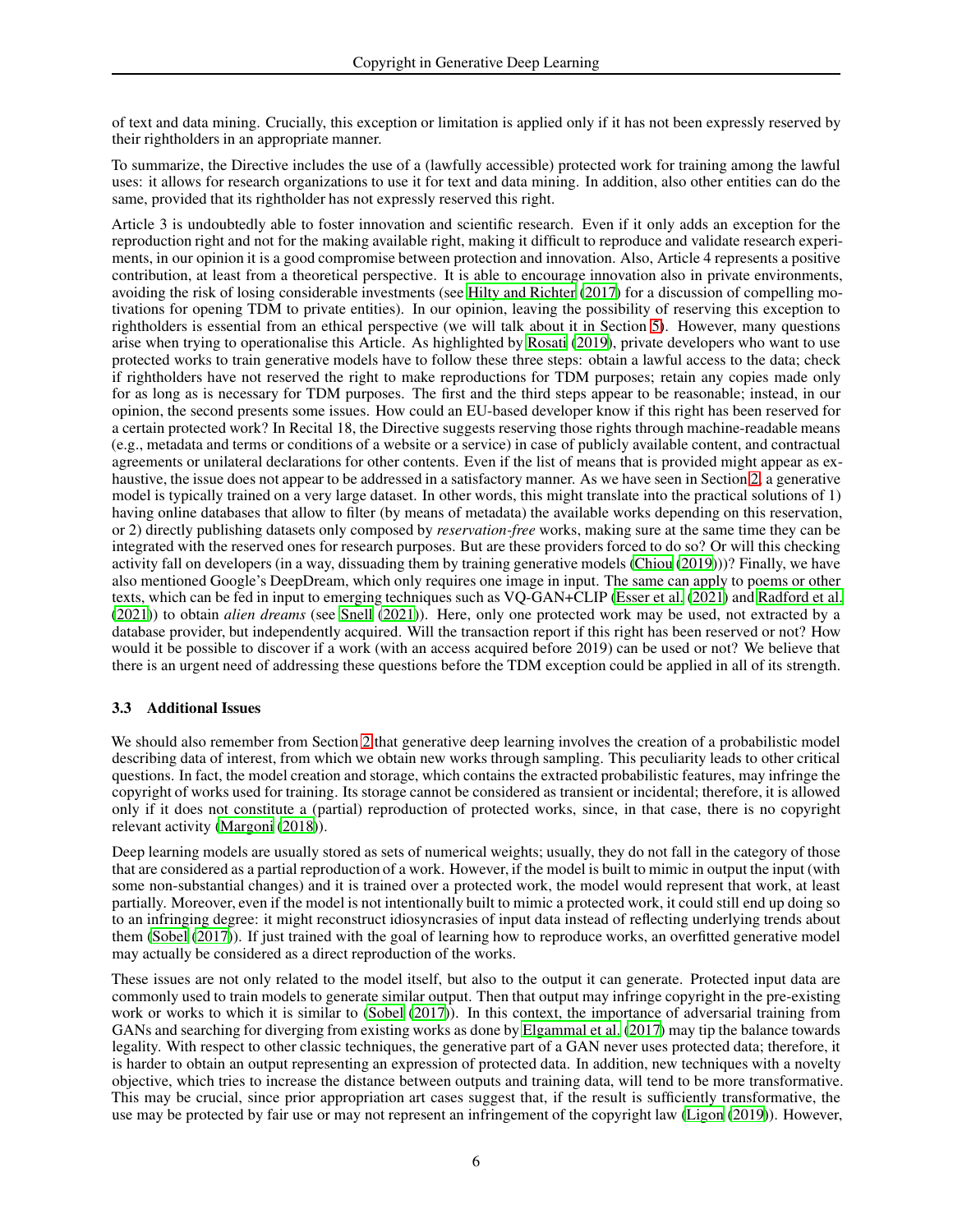accidental reproduction of protected works in part might happen, requiring the explicit rightholders' authorization, and not only their not reservation [\(Sturm et al. \(2019\)](#page-14-17)). For this reason, in addition to use (new) transformative methods, we suggest to conduct experiments about accidental plagiarism that may be caused by the developed system, as done, for instance, by [Hadjeres et al. \(2017](#page-12-12)).

These considerations about the transformative nature of the result seem fundamental to establish a potential copyright infringement in case of using a protected work as the input image to algorithms like Google's DeepDream. If the result of the modifications of the input is an image that substantially resembles it, it is likely to be considered a reproduction in part, and so this might lead to a copyright infringement. However, as reported by [Guadamuz](#page-12-13) [\(2017\)](#page-12-13), this process typically results in producing new images that do not resemble the original ones. This opens the possibility of considering them sufficiently transformative to not be considered as a reproduction in part. In addition, the fact that they are not the result of creative decisions by the programmers leads to the question that we will try to address in the next section.

## <span id="page-6-0"></span>4 Copyright of Generated Works

The remaining question is who, if anyone, would be the owner of the Intellectual Property rights associated to an artwork produced by a generative model. To answer this question, this section is divided in two parts: a subsection with the current legal analysis [\(4.1\)](#page-6-1); and a subsection with possible future addresses and some policy suggestions [\(4.2\)](#page-7-0).

### <span id="page-6-1"></span>4.1 Legal Analysis

At first, it is important to make some distinctions. If the generative model is used just as a tool (or the human has an active role in the creative process), the human will be considered as the author; this means that if the human is in charge of the intellectual creation (for instance, by setting all the parameters required to characterize the product, as it is possible with StyleGAN [\(Karras et al.](#page-13-0) [\(2019\)](#page-13-0))) or the product can be considered as a co-creation, then the authorship is assigned to that person. In addition, even if the machine has generated the work independently from the human but the latter has selected and evaluated the outputs, rejecting some works and choosing only the best ones following his/her aesthetic tastes, the human can arguably be considered as the author of the work [\(Glasser \(2001\)](#page-12-14)). As far as works that are fully attributable to a machine are concerned, actually no one would obtain the copyright of machine-generated artworks [\(Santos and Machado \(2020](#page-14-18))). In fact, a fundamental requirement for the application of all the actual laws is that of originality. Even if it is not straightforward to find a precise and applicable definition of originality, in EU it has been commonly considered as satisfied when the work is the reflection of author's personality [\(Deltorn \(2017](#page-11-17))), while in US it could be interpreted as a minimum requiring evidence of a human (intellectual) creativity [\(Gervais](#page-12-15) [\(2002\)](#page-12-15)). It is questionable to say that computer-generated artworks are the result of the personality of someone - or something - leaving the works unprotected<sup>[7](#page-6-2)</sup>. As a confirmation of this, The Compendium of U.S. Copyright Office Practices establishes that it will not register works produced by a machine or mere mechanical process that operates randomly or automatically without any creative input or intervention from a human author (see Article 313.2), citing, as example, a list of mechanical activities that are the exact opposite with respect to those performed by generative deep learning, and the ones that might be reasonably considered as creative [\(Palace](#page-13-22) [\(2019\)](#page-13-22)). Also Spain, Germany and Australia have formulated a similar criterion, establishing that only works created by humans can be protected by copyright.

On the contrary, the most famous example of a law article for machine-generated artworks is Section 9(3) of the British Copyright, Designs and Patents Act. This section states that in case of a literary, dramatic, musical or artistic work, which is computer-generated, the author shall be taken to be the person by whom the arrangements necessary for the creation of the work are undertaken (same criterion is also considered by Ireland, New Zealand, Hong Kong, South Africa and India). This section has been the subject of an intense debate (see [Bond and Blair \(2019\)](#page-11-18)). There is general agreement that for contemporary machine-generated artworks (the ones created by generative deep learning techniques) is difficult, even if not impossible, to find a person who provides necessary arrangements [\(Smith](#page-14-19) [\(2017\)](#page-14-19)). The current lack of protection and the non-general applicability of British criterion are two of the reasons why the European Parliament and Commission have recently been highlighting the need of a specific law for Intellectual Property rights in case of machine-generated works.

In particular, in 2020, the European Parliament adopted a Resolution "on intellectual property rights for the development of artificial intelligence technologies", which follows a 2017 Resolution with recommendations to the Com-

<span id="page-6-2"></span> $^7$ This is one of the reasons why WIPO, the World Intellectual Property Organization, has recently started a Conversation on Intellectual Property and Artificial Intelligence to discuss the impact of AI on IP. See for example: [https://www.wipo.int/](https://www.wipo.int/about-ip/en/artificial_intelligence/conversation.html) [about-ip/en/artificial\\_intelligence/conversation.html](https://www.wipo.int/about-ip/en/artificial_intelligence/conversation.html)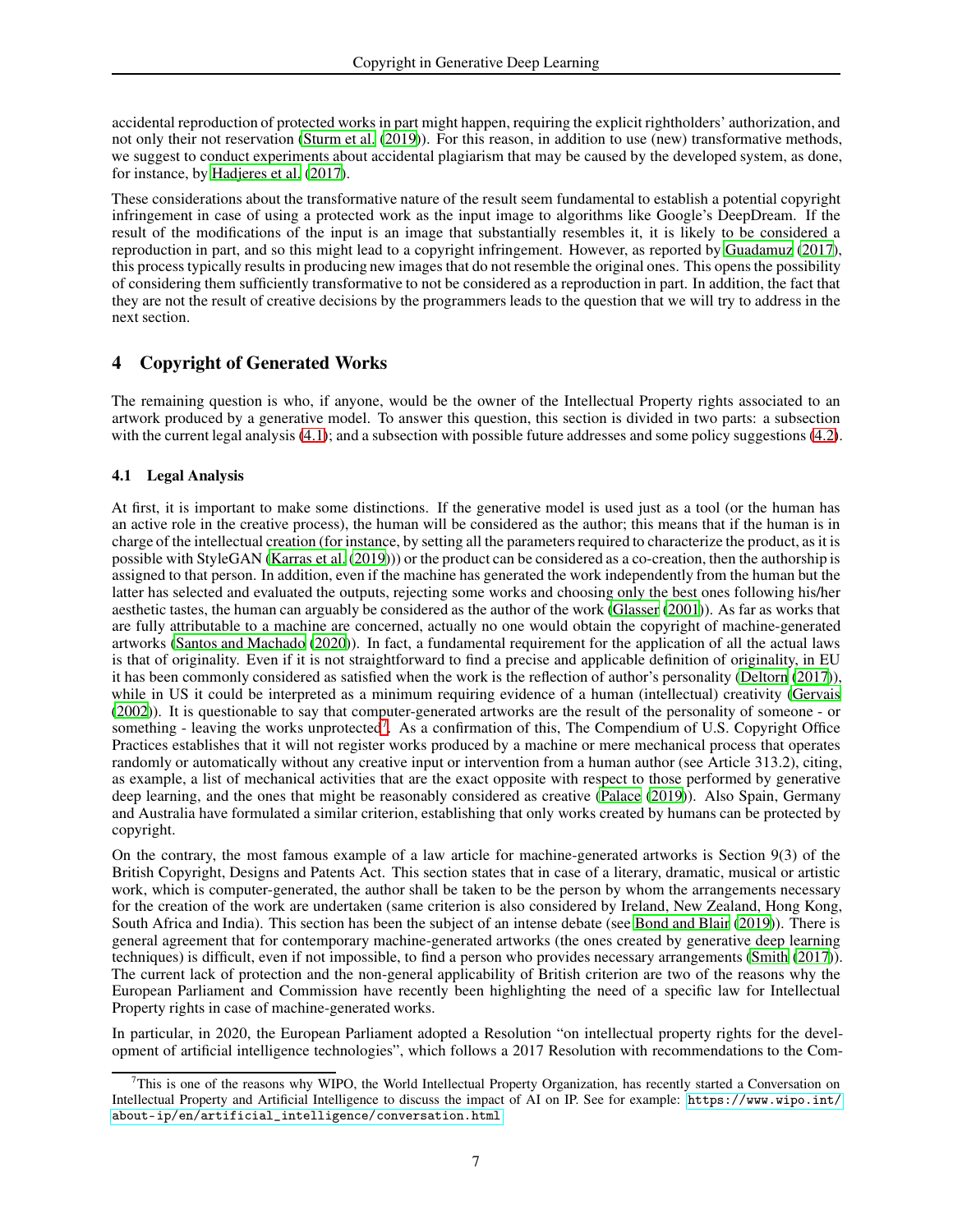mission on Civil Law Rules on Robotics, the first step in trying to regulate this chaotic field. In 2017, the European Parliament asked a solution to protect and, at the same time, foster innovation to the Commission, in order to overcome the problem of non-allocating rights explained above, supporting a horizontal and technologically neutral approach to intellectual property. This approach appears to have an influence on the content of the most recent Resolution. Here, the Parliament highlights the importance of creating a regulation to protect IPRs in the field of AI, in order to protect innovation, guarantee the legal certainty and build the trust needed to encourage investments in these technologies (points 3 and 6). Then, it suggests to not impart legal personality to AI - so, no rights can be assigned to it (point 13). On the contrary, it recommends, if copyright is considered as the correct protection for AI-generated works, to assign the ownership of rights to the person who prepares and publishes a work lawfully, provided that the technology designer has not expressly reserved the right to use the work in that way (from the Explanatory Statement of Report A9-0176/2020, on which the Resolution is based; point 15 specifies that ownership of rights should only be assigned to natural or legal persons that created the work lawfully, but in our opinion the term "created" in the context of AIgenerated works is misleading and unclear, and the explanation reported above is more useful). In addition, it clarifies that this position is legally correct and harmonized with the existing law; the only requirement is to consider the condition of originality as satisfied not only if the process is creative, but even when the result is creative. This derives from the assumption that AI-generated creation and *traditional* creation still have the aim of expanding cultural heritage in common, even if the creation takes place by means of a different act. For this reason, if and when this Resolution is embraced by the European Commission too, the owner of the rights will be the person that has prepared and published the work lawfully.

### <span id="page-7-0"></span>4.2 Policy Suggestions

Even if the current laws do not contemplate machine-generated works for copyright protection, the matter of right attribution has been hugely discussed, not only in terms of law, but also in terms of ethical implications.

The position of not assigning copyright in machine-generated works may appear to be convenient at first; indeed, it does not ask to change anything. It might also help preserve the centrality of human authorship in copyright law (see [Mezei \(2020](#page-13-23))) and stress the importance of what an author should be versus what an author should do (see [Craig and Kerr](#page-11-19) [\(2019\)](#page-11-19)). Another, more practical reason is that a work should receive copyright protection only if an *author* exists; but to be considered so, the work must include a meaning or a message he/she wishes to convey, and this cannot happen if no one is able to predict the output of the program [\(Boyden](#page-11-20) [\(2016\)](#page-11-20)), as in deep learning models [\(Ginsburg \(2018\)](#page-12-16)). Finally, placing computer-generated works in the public domain can help preserve the centrality of humans in creative fields, since protection would be guaranteed only to work with an intellectual human contribution [\(Palace](#page-13-22) [\(2019\)](#page-13-22)).

At the same time, there are also strong reasons to not leave them unprotected. First of all, though consistent with the traditional concept of an author as a person, denying protection is inconsistent with the historically flexible interpretation and application of copyright laws as technology has developed. AI products should be evaluated following this flexible interpretation too [\(Butler \(1982](#page-11-21))). However, the best motivation for the allocation of ownership interests to someone is that the person should be incentivized not for the ideation and creation of the work in itself, but for its public promotion and for making it possible for the computer to create the work (by writing it, training it or instructing it, see [Miller](#page-13-24) [\(1993\)](#page-13-24)). If the law considers a machine-generated work as incapable of being owned because of the lack of a human author, there is limited incentive for creating them and making them public. On the contrary, this might lead to potentially malicious behavior, e.g., the person that used the algorithm to generate the work might be tempted to lie about the way it was created or change it in order to be considered its author [\(Samuelson \(1986\)](#page-14-20)). Finally, the idea that this would mean to incentivize the proliferation of arts and articles of poor quality, penalizing the role of human artists and journalists [\(Gervais](#page-12-17) [\(2020\)](#page-12-17)) does not convince us at all. If, as stated, the protection of computer-generated works would translate into a larger number of mediocre works, then for humans it will be easier to produce works of quality higher that those that have been generated by machines and clearly stand out. In addition, even if the current copyright laws were thought to regulate scarcity of products created by humans [\(Hurt and Schuchman](#page-12-18) [\(1966\)](#page-12-18)) and not abundance (of machine-generated products), leaving all of them in the public domain could cause more damage to human authors. The possibility of using them for free may persuade clients to do so, even if human artworks are qualitatively better<sup>[8](#page-7-1)</sup>.

As we have seen in the previous subsection, European Parliament seems to agree with this line of thought, proposing to allocate rights to who has prepared and published the work lawfully. The same conclusion (of European Parliament) can be reached in different ways. Following [Franceschelli](#page-11-22) [\(2019\)](#page-11-22), there can be three main individuals involved in the

<span id="page-7-1"></span> $8$ Note that also the art industry feels art lovers would always prefer handmade arts and crafts: [https://www.forbes.](https://www.forbes.com/sites/anniebrown/2021/09/06/is-artificial-intelligence-set-to-take-over-the-art-industry/?sh=78b774c33c50) [com/sites/anniebrown/2021/09/06/is-artificial-intelligence-set-to-take-over-the-art-industry/?](https://www.forbes.com/sites/anniebrown/2021/09/06/is-artificial-intelligence-set-to-take-over-the-art-industry/?sh=78b774c33c50) [sh=78b774c33c50](https://www.forbes.com/sites/anniebrown/2021/09/06/is-artificial-intelligence-set-to-take-over-the-art-industry/?sh=78b774c33c50).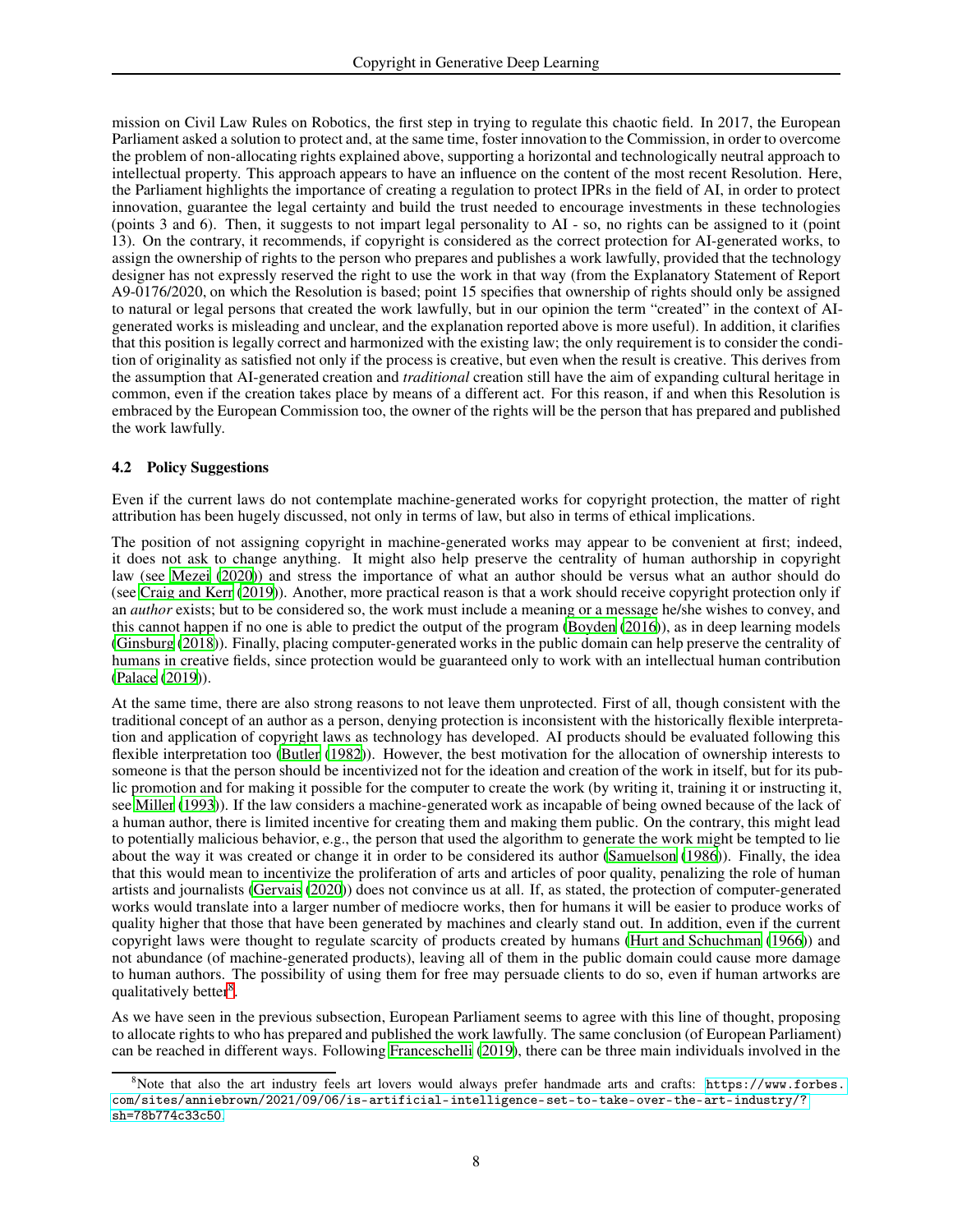process: the programmer, the person who provides necessary arrangements, and the user. Notice that even if we will consider them separately, in many cases they are the same person. The programmer is just the person who has written the code for the machine; the person who provides necessary arrangements can be, for example, the individual who provides instructions for the desired output, or necessary information about the work the machine has to generate; and the user is the person that, legitimately (because, for instance, the individual is the owner of the machine or has acquired it with a license), ultimately runs the machine and asks it to generate an artwork. In our opinion (but also of the European Parliament and of [Yanisky-Ravid](#page-15-8) [\(2017\)](#page-15-8); [Bohlen \(2017\)](#page-10-4); [Samuelson \(1986](#page-14-20)) among others), the rights should be allocated to the user, that can be considered an alter ego of the "person who prepares and publishes a work lawfully" (even if also the person who provides the necessary arrangements can be seen under the definition of who prepares the work). Although, in a way, it seems counterintuitive, there are different ways to reach this conclusion.

[Yanisky-Ravid](#page-15-8) [\(2017\)](#page-15-8) and [Bohlen](#page-10-4) [\(2017\)](#page-10-4) suggest an analogy with the ownership of economic rights in case of software produced by an employee, the so-called work-made-for-hire doctrine: as the employer is entitled to exercise all economic rights in an employee's computer program (if the creation is part of the scope of his/her employment or it is commissioned by the employer), the user is the person who actually causes the creation of the work. Therefore, it is possible to say that the user has *employed* the computer for his/her creative endeavors. In this way, rights can be allocated preventing works from falling into the public domain regardless of the extent of human creative contribution. Also [Hristov](#page-12-19) [\(2017\)](#page-12-19) and [Gurkaynak et al. \(2017](#page-12-20)) suggest to use the analogy with work-made-for-hire doctrine to allocate rights, but with a potentially different conclusion. In fact, they suggest that the equivalent of the employer has to be the programmer or the owner of the generative program, because they are those who really need to be incentivized, rejecting the chance of assigning rights to the end user. However, their definition of end users is quite different from that considered here: here we consider as users the persons who have lawful access to the generative program, and can lawfully use it to generate works. We assume that they are the owners of the program (who, following [Wu](#page-14-21) [\(1997\)](#page-14-21), should be the copyright owners), possibly because 1) they are also its developers; or 2) they have acquired it from the developers; or 3) following the same doctrine, the developers are their employees. In any case, they are the lawful owners of its economic rights. Alternatively, we assume that they have acquired it via license. In this way there is no need of an extra economic incentive for the developers (they have already been paid or have chosen to release the product freely) or for the owners (they have already been paid for the license or have chosen to release the product freely). On the contrary, the users have paid for using the generative program or they can use it freely because of a particular license. In general, we believe that, even if the generative program has been published and it is accessible by millions of end users, Terms of Service written by the publisher should regulate this kind of problems. We suggest future publishers combine their generators with Terms of Service in order to clearly identify the owner of the generated products (and the associated terms).

Vice versa, [Samuelson \(1986\)](#page-14-20) (but also see [Denicola](#page-11-23) [\(2016\)](#page-11-23)) states that even if users may not be the ultimate marketmakers for machine-generated works, they are in the same position as traditional authors since they take the initial steps that will bring a work into the marketplace (and into its exterior form). Since society has an interest in making these works available to the public, the most effective solution is to give incentives to users to make them available and accessible to others.

Finally, we can reach the same conclusion also working by elimination. The programmer is responsible of the machine creative abilities and, for other kinds of AI (e.g., rule-based systems), it might seem to be enough to establish the originality requirement - and therefore the ownership - in the programmer [\(Farr \(1989\)](#page-11-24)). However, as regards generative deep learning, he/she just creates the potentiality for the creation of the output, but not its actuality [\(Samuelson](#page-14-20) [\(1986\)](#page-14-20)). It would be like trying to assign copyright to the teaching artist of a painter, instead of to the painter himself/herself, or, using the analogy proposed by [Ralston \(2004\)](#page-14-22), to claiming a knife manufacturer is more responsible for a murder than the person who wielded the knife. The person who provides necessary arrangements can be difficult to identify, and sometimes the generative model may not have such a person associated to it, due to the complexity of deciding which are necessary arrangements and which are just useful arrangements [\(Franceschelli \(2019\)](#page-11-22)). A simple example to understand why it is so difficult to use this definition to assign ownership is now presented. Consider the already mentioned Botnik and its creative keyboard<sup>[9](#page-8-0)</sup>. When we open it, it starts with *John Keats* as the source, and it starts suggesting words according to John Keats' texts on which a neural model was previously trained. Then, I can start selecting each time the word in the first position between suggestions, composing a new (and hopefully creative) text. Notice that we could choose the word among different options, and this selection would mean that we would be recognized as the authors (using Botnik just as a tool), be we did not. Now, which shall be considered the necessary arrangements? The only two things we have done as users were to open the website and compulsively click to the first suggested word. Is it enough to consider our actions as necessary arrangements? Of course not. So, necessary arrangements shall be the ones performed by who has loaded John Keats' poems and trained the network; or maybe the ones performed by who has decided that the preset source was John Keats one. But no poems would arise from the creative keyboard

<span id="page-8-0"></span><sup>&</sup>lt;sup>9</sup><https://botnik.org/apps/writer/>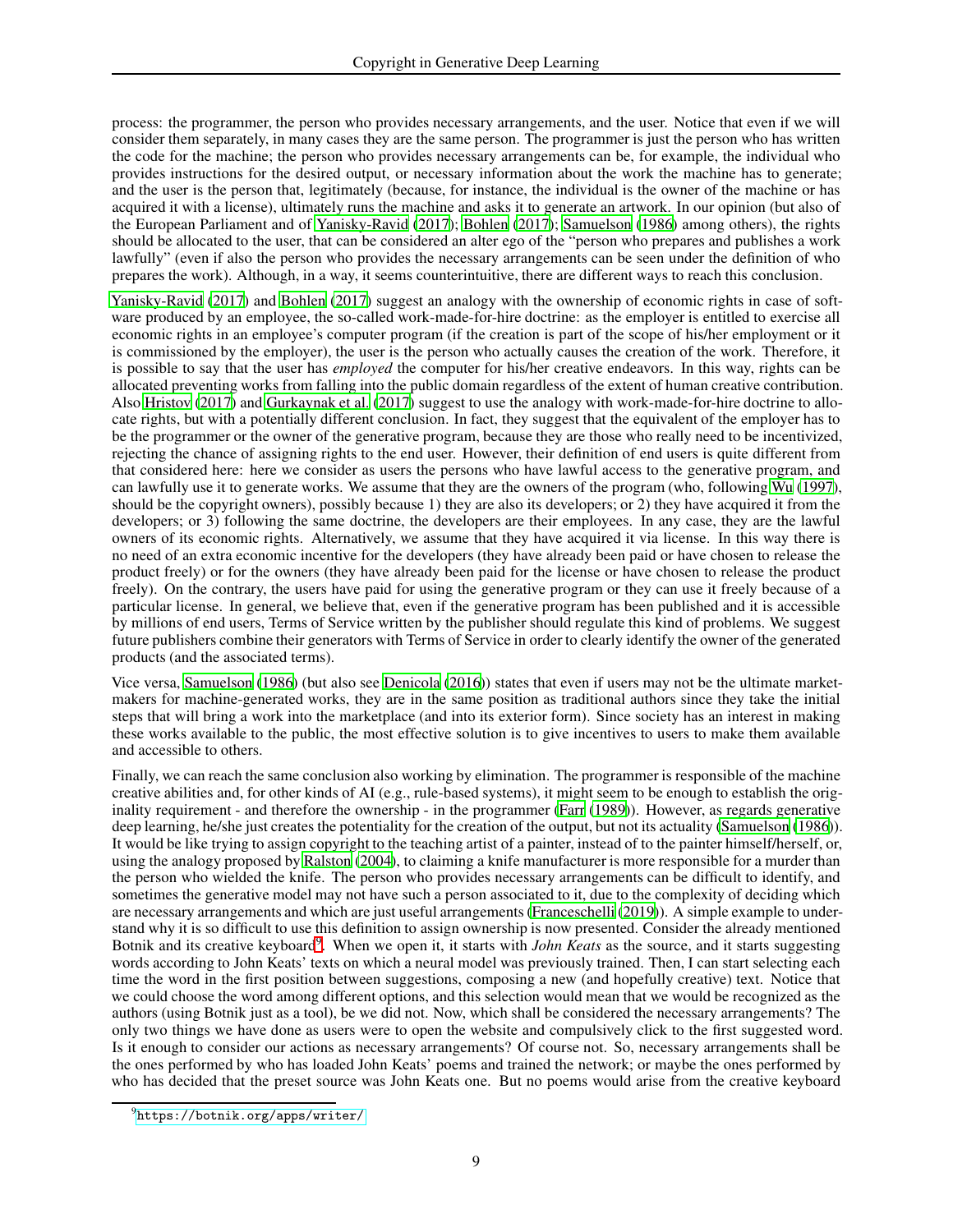without our incredibly simple operations; and it does not seem reasonable to leave, a priori, the ownership of this kind of machine-generated works to someone who was not involved in the materialization of the work - that is, what the law shall protect. No solution seems reasonable, in these cases, in order to assign the rights to who has provided necessary arrangements; of course there can be other cases in which it might seem the right choice, but it would be better to have a rule with the most general applicability, even if [Grimmelmann \(2016b\)](#page-12-21) suggests a case-by-case analysis to deal with the heterogeneity of computer-generated works. For this reason, we discard the person who provides necessary arrangements. On the contrary, allocating rights to the user seems to not have any particular flaws; of course, he/she may not have provided any creative contribution, but, as explained above, this does not seem a valid argumentation. For all of these reasons, we think the user should be considered as the owner of (economic) rights.

Finally, an additional consideration about copyright allocation must be done. One of the most explored creative fields by AI researchers is (video)game design. With respect to generative deep learning, it typically concerns the use of generated images [\(Tilson and Gelowitz](#page-14-23) [\(2019\)](#page-14-23)), characters [\(Jin et al. \(2017\)](#page-12-22)) or soundtracks<sup>[10](#page-9-1)</sup> inside games; in these cases, all the conclusions drawn until now are still valid, and no additional considerations are required. However, a growing application is the so-called procedural content generation, where the game scenarios are dynamically generated during game [\(Liu et al.](#page-13-25) [\(2021\)](#page-13-25)). Although this task is technically very similar to image generation (with an additional complexity provided by the need of dynamic adaptation and of complexity growth), an additional consideration about copyright allocation is needed. In fact, in procedural content generation, it is not immediate to identify the user (as we have intended him/her). Of course there is the player, who is a *game* user; but the copyright allocation as stated above is about *generative model* user. In this case, the algorithm which generates the game content is not directly used by a person; it is directly used by the game code, and therefore indirectly by the game programmer, who has employed the generative deep learning techniques not to generate content statically, but dynamically. By considering the programmer of the game code as the user of the generative model, the conclusion drawn during this section remains generally applicable in our opinion (and also according to previous literature, e.g. [Bridy \(2012](#page-11-25))).

## <span id="page-9-0"></span>5 Code Generation

Finally, a quite different generative deep learning use case is about code generation. In particular, GitHub (and OpenAI) Copilot<sup>[11](#page-9-2)</sup> has caused a great debate about copyright implications [\(Guadamuz \(2021\)](#page-12-23)). Copilot is an AI system able to auto-complete lines of code, but also to generate entire blocks and functions just providing comments or signatures. It is based on an autoregressive model (very close to GPT-3 [\(Brown et al.](#page-11-1) [\(2020\)](#page-11-1))) trained on English texts and source codes from publicly available sources as GitHub's public repositories, but not exclusively.

From a legal perspective, GitHub Copilot introduces some additional complexities that are of particular interest for our analysis of copyright in generative learning. With respect to the acquisition and the storage of works used during training, we note that the fact a work is publicly available does not mean it is in the public domain, or it is released under a permissive license – see points 1) and 2) in Section [3.](#page-2-0) For instance, the contents of GitHub's public repositories, which are not associated a license are intended to be under copyright's law – see points  $(3)$  and  $(4)$ ) in Section  $(3)$ . The GitHub's Terms of Service states that GitHub can process content shared in public repositories as needed to provide the Service, which includes all the applications, software and products provided by GitHub - and therefore also includes Copilot. However, content from external sources is also used. In order to lawfully exploit these sources, their use must fall under the definition of "fair use" (or, in EU, must be considered a "lawful use"), as highlighted above. GitHub itself claims that training machine learning models on publicly available data is considered fair use across the machine learning community; however, it is not straightforward to confirm so. The fair use is determined based on the four criteria examined in [3.1.](#page-3-0) In this case, the use is not for research purpose, and it seems more expressive than nonexpressive. In addition, its economic character is not negligible (Copilot is free to use, but companies may use it). The public availability of the works helps satisfying the second criterion for fair use. Then, the work is entirely used during training, but the substantiality of the use is questionable, as discussed before. Finally, the effect upon the potential market depends on the model itself. If it cannot substantially reproduce an existing source code or, if it can, it is able to identify it and refer the user to the original source, also this fourth condition is satisfied and the use could presumably be seen as a fair use.

We also note that publicly available contents have been released under licenses like GNU GPL, with the goal of protecting freedom<sup>[12](#page-9-3)</sup>. These licenses are chosen in order to avoid any commercial use of the free software, asking to release the derivative work with the same license, in order to foster freedom (and innovation). This is in clear contradiction with the application of the fair use doctrine in case of training a model which could be used for economic

 $10$ <https://cordis.europa.eu/article/id/421438-ai-composers-create-music-for-video-games>

<span id="page-9-1"></span><sup>11</sup><https://copilot.github.com/>

<span id="page-9-3"></span><span id="page-9-2"></span> $12$ <www.gnu.org/philosophy/open-source-misses-the-point.html.en>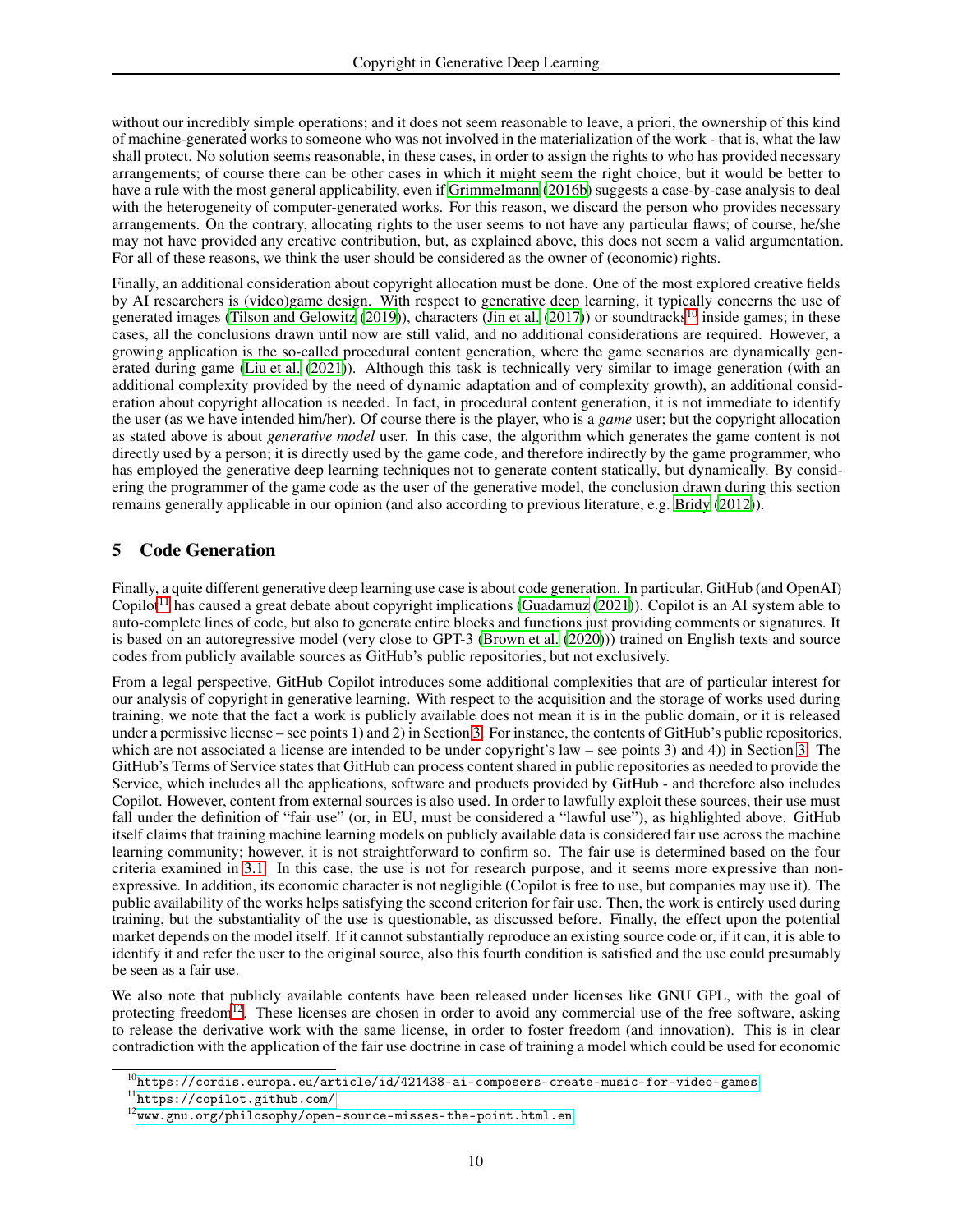purposes. In this way, the question becomes more about ethics than about law: should fair use doctrine be applicable to deep learning independently from the economic character of the application (as it is: fair use is an on/off switch [\(Ginsburg \(2014\)](#page-12-24)) and once established the use is fair, nothing prevents the user to do so) or should developers have the opportunity of reserving the right to this kind of utilization? The EU appears to be aligned to the second option. As discussed in [3.2,](#page-4-0) Directive's Article 4 considers this use as lawful, unless the rightholder has not expressly reserved this exception. It is not completely clear how to practically reserve it; in our opinion, an interesting possibility will be to augment current licenses and to deal with this right as with the others: as a license specifies if a commercial use is allowed or not, it can also specify if a training use (not only for research purposes) is allowed or not. Of course, this sort of solution could work in US only if they will decide that this use can be reserved, and that the fair use doctrine is not always applicable.

Another important consideration is related to potential copyright infringement. As observed in [3.3,](#page-5-0) training on protected works could cause a reproduction in parts of the model or, more probably, in the generated output. It has been shown that Copilot quotes existing content very rarely, and it mostly quotes very common code, for which it is almost impossible to detect a substantial reproduction [\(Ziegler \(2021\)](#page-15-9)). However, since in principle it may happen, it is praiseworthy that GitHub and OpenAI are building a tracker to detect the rare instances of code that is repeated from the training set. We hope it will help users in identifying the source and author of the code, so that they can directly use it and check the corresponding license, which might require that certain conditions are satisfied.

Finally, the issue related to the ownership of generated code does not introduce any additional complexity. Currently, Copilot works only as a tool, asking the user to test, review and complete the code, therefore the user is lawfully considered as the author - and as the owner. If, in the future, it will not require active supervision anymore and the program will be considered as the author, then it will just become another example of how the work-made-for-hire doctrine perfectly fits generative deep learning. The user, who also provides necessary arrangements (in the form of comments and signatures), is employing Copilot to perform a task within the scope of its employment, therefore even with a higher degree of autonomy, the user should be considered as the owner of related rights.

## 6 Conclusion

In this article, we have explored the most important problems concerning copyright in relation to generative deep learning, trying to understand how the current laws can or cannot permit some common practices. In particular, in Section [3,](#page-2-0) we have analyzed if and when, under US and EU law, it is possible to store protected works with the goal of training a generative model; the conclusion is that fair use doctrine and 2019 EU's Directive seem to allow this, but with some reservations about the general applicability (for US) and a few practical obstacles (for EU). Then, in Section [4,](#page-6-0) after having explained that at the moment a generative deep learning output is not protected by copyright, we have also explored future directions in terms of design of legislative frameworks and how these works shall be protected in near future.

In conclusion, from a practical point of view, as far as researchers are concerned, we suggest 1) to pay attention at the information that is stored (and for how long) during the whole process (and, in case of private use, to carefully check terms or other conditions which could prevent the TDM exception); 2) to try to diverge from the dataset used during training, in order to avoid the risk of a reproduction in part, but also in order to strengthen a transformative use claim; 3) to clarify their position through Terms of Service if other users would be able to use their generative model; and 4) of course, to keep update about the evolution of the legislative frameworks at national and international level.

## References

- <span id="page-10-2"></span>Asay, C. D., Sloan, A., and Sobczak, D. (2020). Is Transformative Use Eating the World? *Boston College Law Review*, 61(3):905–970.
- <span id="page-10-3"></span>Bandy, J. and Vincent, N. (2021). Addressing "documentation debt" in machine learning research: A retrospective datasheet for bookcorpus. *arXiv preprint arXiv:2105.05241*.
- <span id="page-10-0"></span>Beaulieu-Jones, B., Wu, Z., Williams, C., Lee, R., Bhavnani, S., Byrd, J., and Greene, C. (2019). Privacy-Preserving Generative Deep Neural Networks Support Clinical Data Sharing. *Circulation: Cardiovascular Quality and Outcomes*, 12.

<span id="page-10-1"></span>Bengio, Y., Courville, A., and Vincent, P. (2013). Representation Learning: A Review and New Perspectives. *IEEE Transactions on Pattern Analysis and Machine Intelligence*, 35:1798–1828.

<span id="page-10-4"></span>Bohlen, H. M. (2017). EU copyright protection of works created by artificial intelligence systems. Master's thesis, University of Bergen.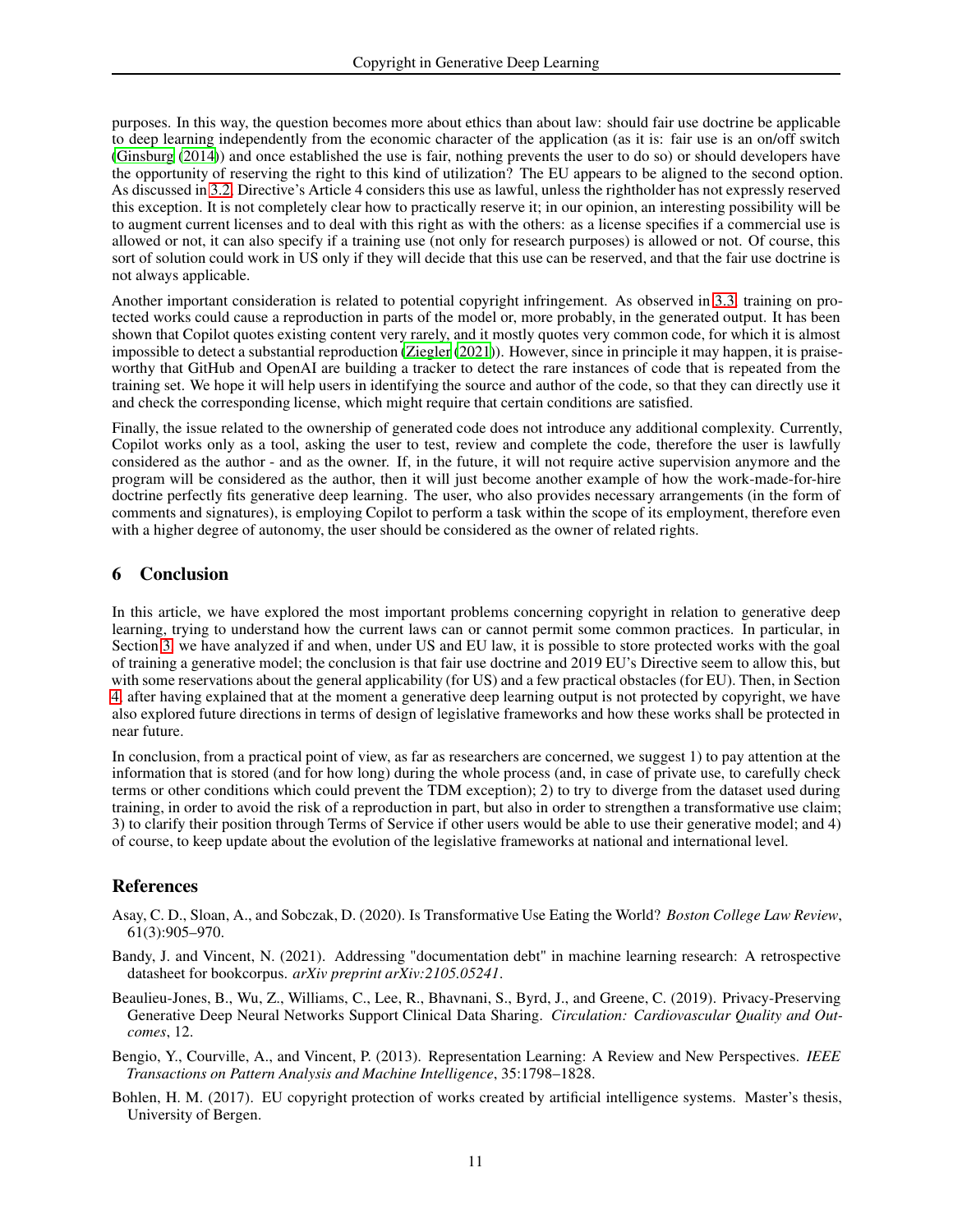- <span id="page-11-15"></span>Bolukbasi, T., Chang, K.-W., Zou, J., Saligrama, V., and Kalai, A. (2016). Man is to Computer Programmer as Woman is to Homemaker? Debiasing Word Embeddings. In *NeurIPS 2016*, page 4356–4364.
- <span id="page-11-13"></span>Bonadio, E. and McDonagh, L. (2020). Artificial Intelligence as Producer and Consumer of Copyright Works: Evaluating the Consequences of Algorithmic Creativity. *Intellectual Property Quarterly 2020*, 2:112–137.
- <span id="page-11-18"></span>Bond, T. and Blair, S. (2019). Artificial Intelligence & Copyright: Section 9(3) or authorship without an author. *Journal of Intellectual Property Law & Practice*, 14(6):423–423.
- <span id="page-11-20"></span>Boyden, B. E. (2016). Emergent Works. *The Columbia Journal of Law & The Arts*, 3(39):377–394.
- <span id="page-11-25"></span>Bridy, A. (2012). Coding Creativity: Copyright and the Artificially Intelligent Author. *Stanford Technology Law Review*, 5:1–28.
- <span id="page-11-9"></span>Brock, A., Donahue, J., and Simonyan, K. (2018). Large Scale GAN Training for High Fidelity Natural Image Synthesis. In *ICLR 2019*.
- <span id="page-11-1"></span>Brown, T., Mann, B., Ryder, N., Subbiah, M., Kaplan, J. D., Dhariwal, P., Neelakantan, A., Shyam, P., Sastry, G., Askell, A., Agarwal, S., Herbert-Voss, A., Krueger, G., Henighan, T., Child, R., Ramesh, A., Ziegler, D., Wu, J., Winter, C., Hesse, C., Chen, M., Sigler, E., Litwin, M., Gray, S., Chess, B., Clark, J., Berner, C., McCandlish, S., Radford, A., Sutskever, I., and Amodei, D. (2020). Language Models are Few-Shot Learners. In *NeurIPS 2020*, volume 33, pages 1877–1901.
- <span id="page-11-21"></span>Butler, T. L. (1982). Can a Computer be an Author - Copyright Aspects of Artificial Intelligence. *Hastings Communications and Entertainment Law Journal*, 4(4).
- <span id="page-11-12"></span>Carroll, M. W. (2007). Fixing Fair Use. *North Carolina Law Review*, 85.
- <span id="page-11-14"></span>Chiou, T. (2019). Copyright Lessons on Machine Learning: What Impact on Algorithmic Art. *Journal of Intellectual Property, Information Technology and Electronic Commerce Law*, 10:398–412.
- <span id="page-11-4"></span>Chouldechova, A. and Roth, A. (2020). A Snapshot of the Frontiers of Fairness in Machine Learning. *Communications of the ACM*, 63(5):82–89.
- <span id="page-11-11"></span>Colton, S. (2008). Creativity Versus the Perception of Creativity in Computational Systems. In *AAAI 2008 Spring Symposium*.
- <span id="page-11-19"></span>Craig, C. J. and Kerr, I. R. (2019). The Death of the AI Author. *Osgoode Legal Studies Research Paper*.
- <span id="page-11-17"></span>Deltorn, J.-M. (2017). Deep Creations: Intellectual Property and the Automata. *Frontiers in Digital Humanities*, 4(3).
- <span id="page-11-5"></span>Deltorn, J.-M. and Macrez, F. (2018). Authorship in the Age of Machine Learning and Artificial Intelligence. *Centre for International Intellectual Property Studies (CEIPI) Research Paper No. 2018-10*.
- <span id="page-11-23"></span>Denicola, R. C. (2016). Ex machina: Copyright protection for computer-generated works. *Rutgers Law Review*, 69:251–287.
- <span id="page-11-0"></span>Devlin, J., Chang, M.-W., Lee, K., and Toutanova, K. (2019). BERT: Pre-training of Deep Bidirectional Transformers for Language Understanding. In *NAACL 2019*, pages 4171–4186.
- <span id="page-11-7"></span>Dong, H.-W., Hsiao, W.-Y., Yang, L.-C., and Yang, Y.-H. (2018). MuseGAN: Multi-track Sequential Generative Adversarial Networks for Symbolic Music Generation and Accompaniment. In *AAAI 2018*, pages 34–41.
- <span id="page-11-3"></span>Dwork, C. and Roth, A. (2014). The Algorithmic Foundations of Differential Privacy. *Foundations and Trends in Theoretical Computer Science*, 9(3–4):211–407.
- <span id="page-11-8"></span>Elgammal, A., Liu, B., Elhoseiny, M., and Mazzone, M. (2017). CAN: Creative Adversarial Networks, Generating "Art" by Learning About Styles and Deviating from Style Norms. In *ICCC 2017*.
- <span id="page-11-10"></span>Engel, J., Agrawal, K. K., Chen, S., Gulrajani, I., Donahue, C., and Roberts, A. (2019). GANSynth: Adversarial Neural Audio Synthesis. In *ICLR 2019*.
- <span id="page-11-16"></span>Esser, P., Rombach, R., and Ommer, B. (2021). Taming Transformers for High-Resolution Image Synthesis. arXiv:2012.09841 [cs.CV].
- <span id="page-11-24"></span>Farr, E. H. (1989). Copyrightability of Computer-Created Works. *Rutgers Computer and Technology Law Journal*, 15(1):63–80.
- <span id="page-11-2"></span>Foster, D. (2019). *Generative Deep Learning*. O'Reilly.
- <span id="page-11-22"></span>Franceschelli, G. (2019). *I, Artist. Opere d'arte e intelligenza artificiale. Il curioso caso del diritto d'autore*. Ventura Edizioni.
- <span id="page-11-6"></span>Franceschelli, G. and Musolesi, M. (2021). Creativity and Machine Learning: A Survey. arXiv:2104.02726 [cs.LG].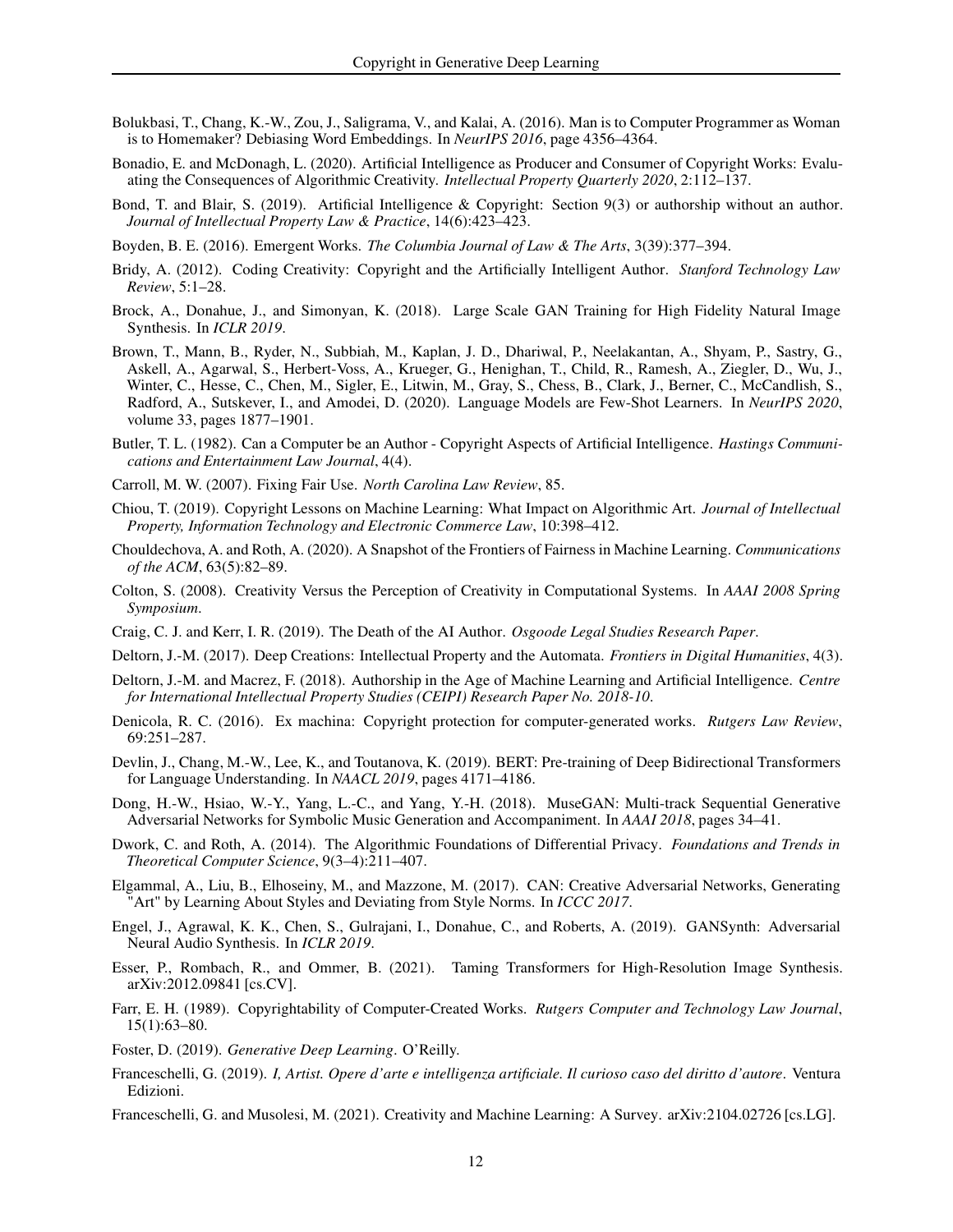- <span id="page-12-10"></span>Gebru, T., Morgenstern, J., Vecchione, B., Vaughan, J. W., Wallach, H., Daumé III, H., and Crawford, K. (2018). Datasheets for datasets. In *Proceedings of the 5th Workshop on Fairness, Accountability, and Transparency in Machine Learning*.
- <span id="page-12-8"></span>Geiger, C., Bulayenko, O., Hassler, T., Izyumenko, E., Schonherr, F., and Seuba, X. (2015). The Resolution of the European Parliament of 9 July 2015: Paving the Way (finally) for a Copyright Reform in the European Union? *European Intellectual Property Review*, 37(11):683.
- <span id="page-12-9"></span>Geiger, C., Frosio, G. F., and Bulayenko, O. (2018a). Text and Data Mining in the Proposed Copyright Reform: Making the EU Ready for an Age of Big Data? *IIC - International Review of Intellectual Property and Competition Law*, 49:814–844.
- <span id="page-12-7"></span>Geiger, C., Frosio, G. F., and Bulayenko, O. (2018b). The Exception for Text and Data Mining (TDM) in the Proposed Directive on Copyright in the Digital Single Market - Legal Aspects. [Requested by the JURI Committee] (European Parliament, February 2018).
- <span id="page-12-15"></span>Gervais, D. J. (2002). Feist Goes Global: A Comparative Analysis of the Notion of Originality in Copyright Law. *Journal of the Copyright Society of the U.S.A.*, 49:949–981.
- <span id="page-12-17"></span>Gervais, D. J. (2020). The Machine as Author. *Iowa Law Review*, 105:1053–2106.
- <span id="page-12-24"></span>Ginsburg, J. C. (2014). Fair Use for Free, or Permitted-but-Paid? *Berkeley Technology Law Journal*, 29:1383–1446.
- <span id="page-12-16"></span>Ginsburg, J. C. (2018). People Not Machines: Authorship and What It Means in the Berne Convention. *IIC - International Review of Intellectual Property and Competition Law*, 49:131–135.
- <span id="page-12-14"></span>Glasser, D. (2001). Copyrights in Computer-Generated Works: Whom, if Anyone, Do We Reward? *Duke Law & Technology Review*, 24.
- <span id="page-12-2"></span>Goodfellow, I., Bengio, Y., and Courville, A. (2016). *Deep Learning*. MIT Press.
- <span id="page-12-0"></span>Goodfellow, I., Pouget-Abadie, J., Mirza, M., Xu, B., Warde-Farley, D., Ozair, S., Courville, A., and Bengio, Y. (2014). Generative Adversarial Nets. In *NeurIPS 2014*, pages 2672–2680. Curran Associates, Inc.
- <span id="page-12-3"></span>Gregor, K., Danihelka, I., Graves, A., Rezende, D., and Wierstra, D. (2015). DRAW: A Recurrent Neural Network For Image Generation. In *PMLR 2015*, volume 37, pages 1462–1471.
- <span id="page-12-6"></span>Grimmelmann, J. (2016a). Copyright for literate robots. *Iowa Law Review*.
- <span id="page-12-21"></span>Grimmelmann, J. (2016b). There's No Such Thing as a Computer-Authored Work – And It's a Good Thing, Too. *Columbia Journal of Law & the Arts*, 39:403–416.
- <span id="page-12-13"></span>Guadamuz, A. (2017). Do Androids Dream of Electric Copyright? Comparative Analysis of Originality in Artificial Intelligence Generated Works. *Law & Society: Private Law - Intellectual Property eJournal*.
- <span id="page-12-23"></span>Guadamuz, A. (2021). Is GitHub's Copilot potentially infringing copyright? [https://www.technollama.co.uk/](https://www.technollama.co.uk/is-githubs-copilot-potentially-infringing-copyright) [is-githubs-copilot-potentially-infringing-copyright](https://www.technollama.co.uk/is-githubs-copilot-potentially-infringing-copyright).
- <span id="page-12-20"></span>Gurkaynak, G., Yilmaz, I., Doygun, T., and Ince, E. (2017). Questions of Intellectual Property in the Artificial Intelligence Realm. *The Robotics Law Journal*, 3(2):9–11.
- <span id="page-12-12"></span>Hadjeres, G., Pachet, F., and Nielsen, F. (2017). DeepBach: A Steerable Model for Bach Chorales Generation. In *ICML 2017*, volume 70, page 1362–1371.
- <span id="page-12-11"></span>Hilty, R. and Richter, H. (2017). Position Statement of the Max Planck Institute for Innovation and Competition on the Proposed Modernisation of European Copyright Rules Part B Exceptions and Limitations (Art. 3 – Text and Data Mining). *Max Planck Institute for Innovation & Competition Research Paper No. 17-02*.
- <span id="page-12-19"></span>Hristov, K. (2017). Artificial Intelligence and the Copyright Dilemma. *IDEA: The IP Law Review*, 57(3).
- <span id="page-12-4"></span>Huang, C.-Z. A., Vaswani, A., Uszkoreit, J., Simon, I., Hawthorne, C., Shazeer, N., Dai, A. M., Hoffman, M. D., Dinculescu, M., and Eck, D. (2019). Music Transformer. In *ICLR 2019*.
- <span id="page-12-18"></span>Hurt, R. M. and Schuchman, R. M. (1966). The Economic Rationale of Copyright. *The American Economic Review*, 56(1/2):421–432.
- <span id="page-12-1"></span>Isola, P., Zhu, J.-Y., Zhou, T., and Efros, A. A. (2017). Image-to-Image Translation with Conditional Adversarial Networks. In *CVPR 2017*, pages 5967–5976. IEEE.
- <span id="page-12-5"></span>Jaques, N., Gu, S., Turner, R. E., and Eck, D. (2016). Generating Music by Fine-Tuning Recurrent Neural Networks with Reinforcement Learning. In *NeurIPS 2016*.
- <span id="page-12-22"></span>Jin, Y., Zhang, J., Li, M., Tian, Y., and Zhu, H. (2017). Towards the High-quality Anime Characters Generation with Generative Adversarial Networks. In *NeurIPS 2017*.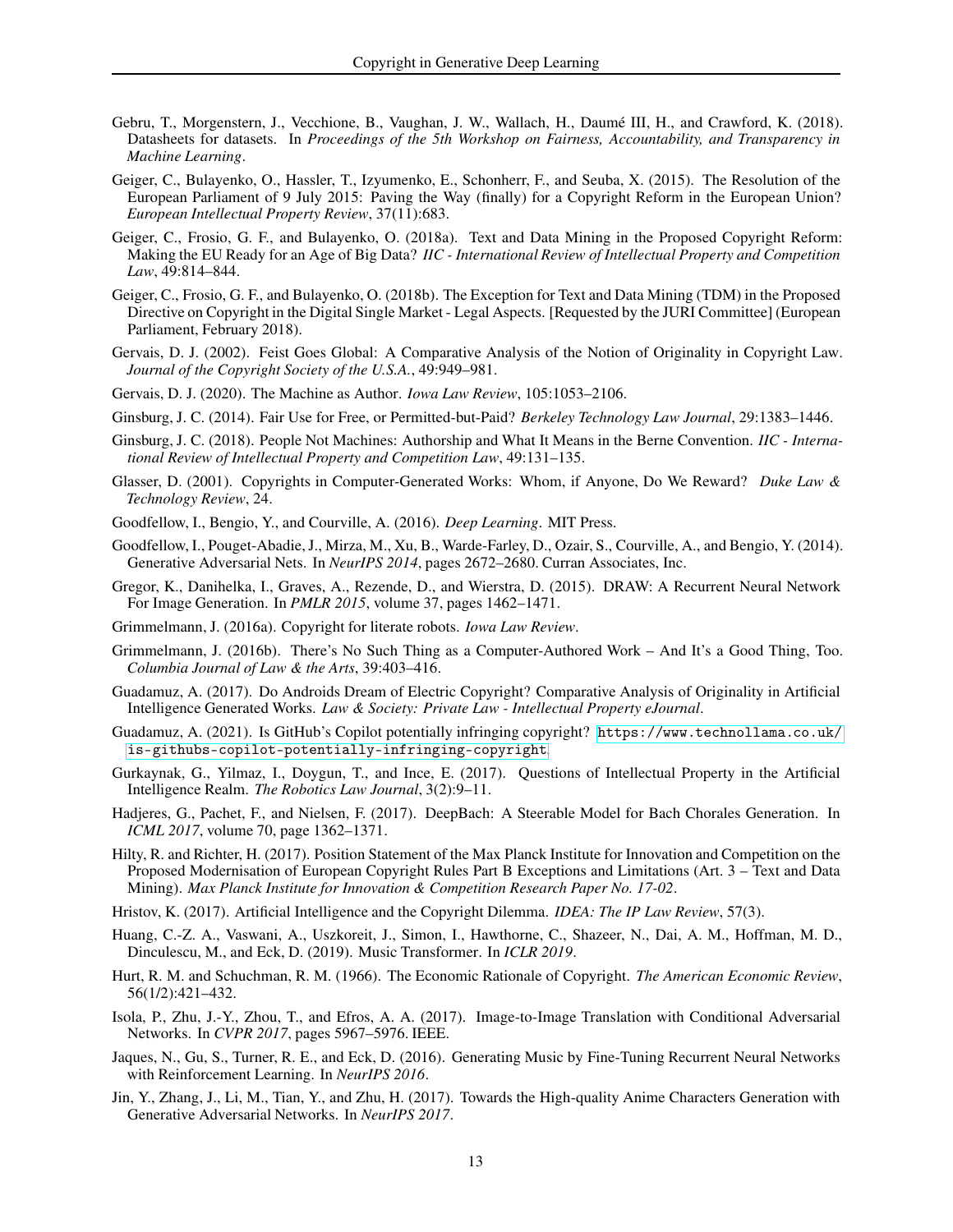- <span id="page-13-8"></span>Karpathy, A. (2015). The Unreasonable Effectiveness of Recurrent Neural Networks. [karpathy.github.io/2015/](karpathy.github.io/2015/05/21/rnn-effectiveness) [05/21/rnn-effectiveness](karpathy.github.io/2015/05/21/rnn-effectiveness).
- <span id="page-13-11"></span>Karras, T., Aila, T., Laine, S., and Lehtinen, J. (2018). Progressive Growing of GANs for Improved Quality, Stability, and Variation. In *ICLR 2018*.
- <span id="page-13-0"></span>Karras, T., Laine, S., and Aila, T. (2019). A Style-Based Generator Architecture for Generative Adversarial Networks. In *CVPR 2019*, pages 4396–4405. IEEE/CVF.
- <span id="page-13-4"></span>Kingma, D. P. and Welling, M. (2014). Auto-Encoding Variational Bayes. In *ICLR 2014*.
- <span id="page-13-17"></span>Kretschmer, M. and Margoni, T. (2018). Data mining: why the EU's proposed copyright measures get it wrong. [https://www.iusinitinere.it/of-data-rights-and-boundaries-text-and-data-mining](https://www.iusinitinere.it/of-data-rights-and-boundaries-text-and-data-mining-under-eu-copyright-law-23891)[under-eu-copyright-law-23891](https://www.iusinitinere.it/of-data-rights-and-boundaries-text-and-data-mining-under-eu-copyright-law-23891).
- <span id="page-13-10"></span>Lau, J. H., Cohn, T., Baldwin, T., Brooke, J., and Hammond, A. (2018). Deep-speare: A joint neural model of poetic language, meter and rhyme. In *ACL 2018*, pages 1948–1958.
- <span id="page-13-14"></span>Lessig, L. (2004). *Free Culture: How Big Media Uses Technology and the Law to Lock down Culture and Control Creativity*. Penguin Press.
- <span id="page-13-21"></span>Ligon, S. E. (2019). AI Can Create Art, but Can It Own Copyright in It, or Infringe? [lexisnexis.com/](lexisnexis.com/practicalguidance/the-journal/b/pa/posts/ai-can-create-art-but-can-it-own-copyright-in-it-or-infringe) [practicalguidance/the-journal/b/pa/posts/ai-can-create-art-but-can-it-own-copyright-in](lexisnexis.com/practicalguidance/the-journal/b/pa/posts/ai-can-create-art-but-can-it-own-copyright-in-it-or-infringe)[it-or-infringe](lexisnexis.com/practicalguidance/the-journal/b/pa/posts/ai-can-create-art-but-can-it-own-copyright-in-it-or-infringe).
- <span id="page-13-25"></span>Liu, J., Snodgrass, S., Khalifa, A., Risi, S., Yannakakis, G. N., and Togelius, J. (2021). Deep learning for procedural content generation. *Neural Computing and Applications*, 33:19–37.
- <span id="page-13-2"></span>Liu, Y., Peng, J., Yu, J. J., and Wu, Y. (2019). PPGAN: Privacy-Preserving Generative Adversarial Network. In *ICPADS*.
- <span id="page-13-16"></span>Lunney, G. S. J. (2002). Fair Use and Market Failure: Sony Revisited. *Boston University Law Review*, 82:975–1030.
- <span id="page-13-20"></span>Margoni, T. (2018). Artificial Intelligence, Machine Learning and EU Copyright Law: Who Owns AI? *CREATe Working Paper*.
- <span id="page-13-23"></span>Mezei, P. (2020). From Leonardo to the Next Rembrandt – The Need for AI-Pessimism in the Age of Algorithms. *UFITA*, 2.
- <span id="page-13-24"></span>Miller, A. R. (1993). Copyright Protection for Computer Programs, Databases, and Computer-Generated Works: Is Anything New Since CONTU? *Harvard Law Review*, 106(5):977–1073.
- <span id="page-13-12"></span>Mordvintsev, A., Olah, C., and Tyka, M. (2015). Inceptionism: Going Deeper into Neural Networks. [ai.googleblog.](ai.googleblog.com/2015/06/inceptionism-going-deeper-into-neural.html) [com/2015/06/inceptionism-going-deeper-into-neural.html](ai.googleblog.com/2015/06/inceptionism-going-deeper-into-neural.html).
- <span id="page-13-13"></span>Netanel, N. W. (2008). *Copyright's Paradox*. Oxford University Press.
- <span id="page-13-18"></span>Netanel, N. W. (2011). Making Sense of Fair Use. *Lewis & Clark Law Review*, 15.
- <span id="page-13-15"></span>Nimmer, D. (2003). "Fairest of them All" and Other Fairy Tales of Fair Use. *Law and Contemporary Problems*, 66:263–288.
- <span id="page-13-3"></span>O'Leary, D. (2019). How Algorithms Can Seem Racist. [mindmatters.ai/2019/11/how-algorithms-can-seem](mindmatters.ai/2019/11/how-algorithms-can-seem-racist/)[racist/](mindmatters.ai/2019/11/how-algorithms-can-seem-racist/).
- <span id="page-13-1"></span>Padilla-López, J., Chaaraoui, A., and Flórez-Revuelta, F. (2015). Visual Privacy Protection Methods: A Survey. *Expert Systems with Applications*.
- <span id="page-13-22"></span>Palace, V. M. (2019). What if Artificial Intelligence Wrote This? Artificial Intelligence and Copyright Law. *Florida Law Review*, 71:217–242.
- <span id="page-13-5"></span>Parmar, N., Vaswani, A., Uszkoreit, J., Kaiser, L., Shazeer, N., Ku, A., and Tran, D. (2018). Image Transformer. In *PMLR 2018*, volume 80, pages 4055–4064.
- <span id="page-13-7"></span>Payne, C. (2019). MuseNet. <openai.com/blog/musenet>.
- <span id="page-13-9"></span>Potash, P., Romanov, A., and Rumshisky, A. (2015). GhostWriter: Using an LSTM for Automatic Rap Lyric Generation. In *EMNLP 2015*, pages 1919–1924. Association for Computational Linguistics.
- <span id="page-13-19"></span>Radford, A., Kim, J. W., Hallacy, C., Ramesh, A., Goh, G., Agarwal, S., Sastry, G., Askell, A., Mishkin, P., Clark, J., Krueger, G., and Sutskever, I. (2021). Learning Transferable Visual Models From Natural Language Supervision. In *ICML 2021*.
- <span id="page-13-6"></span>Radford, A., Wu, J., Child, R., Luan, D., Amodei, D., Sutskever, I., et al. (2019). Language models are unsupervised multitask learners. *OpenAI blog*, 1(8):9.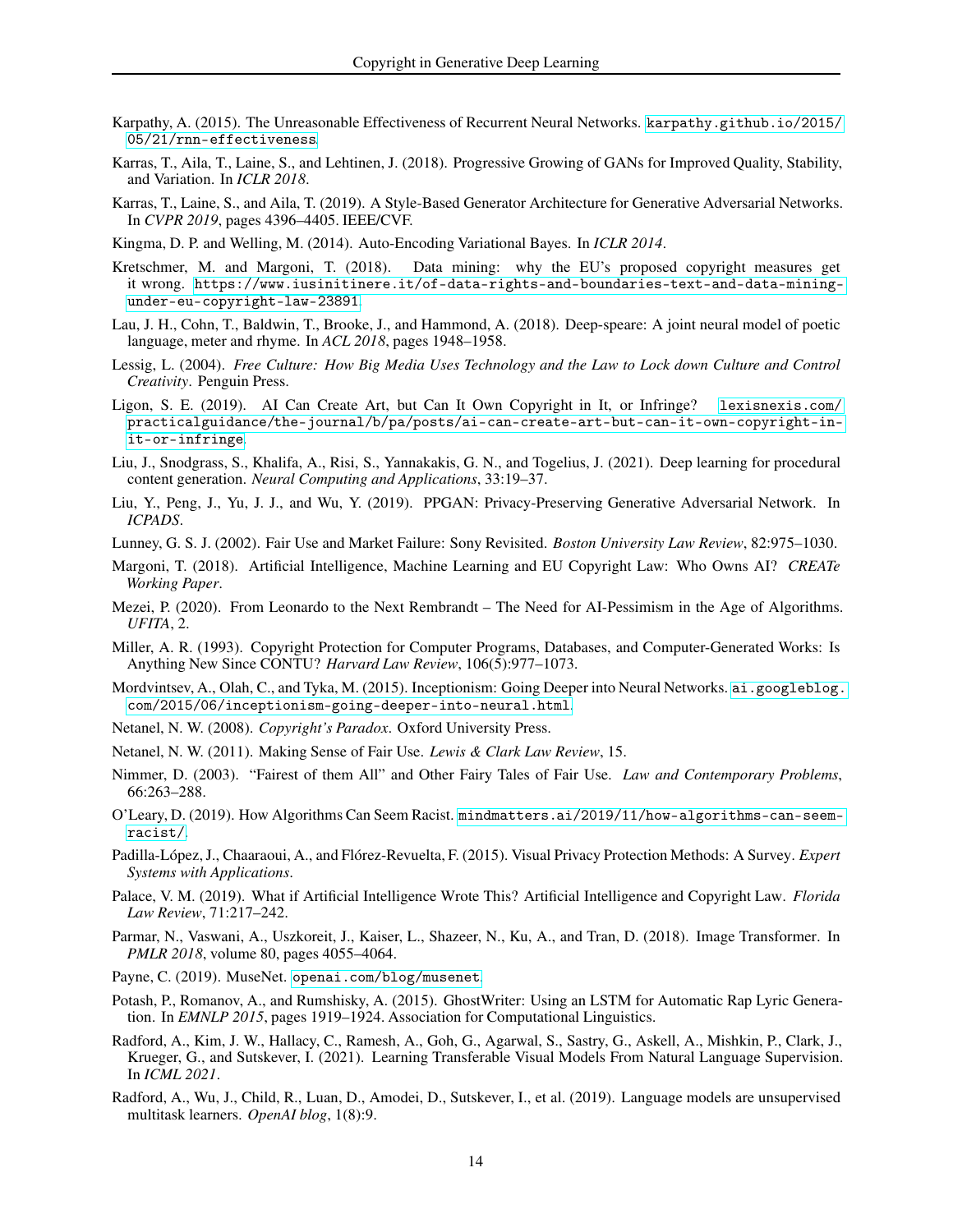- <span id="page-14-22"></span>Ralston, W. T. (2004). Copyright in Computer-Composed Music: HAL Meets Handel. *Journal of the Copyright Society of the U.S.A.*, 52(3):281–308.
- <span id="page-14-1"></span>Ramesh, A., Pavlov, M., Goh, G., Gray, S., Voss, C., Radford, A., Chen, M., and Sutskever, I. (2021). Zero-shot text-to-image generation. In Meila, M. and Zhang, T., editors, *Proceedings of the 38th International Conference on Machine Learning*, volume 139 of *Proceedings of Machine Learning Research*, pages 8821–8831. PMLR.
- <span id="page-14-12"></span>Riedo, M. (2019). Of Data Rights and Boundaries: Text and Data Mining under EU copyright law. [https://www.iusinitinere.it/of-data-rights-and-boundaries-text-and-data-mining](https://www.iusinitinere.it/of-data-rights-and-boundaries-text-and-data-mining-under-eu-copyright-law-23891)[under-eu-copyright-law-23891](https://www.iusinitinere.it/of-data-rights-and-boundaries-text-and-data-mining-under-eu-copyright-law-23891).
- <span id="page-14-14"></span>Rosati, E. (2018). The Exception for Text and Data Mining (TDM) in the Proposed Directive on Copyright in the Digital Single Market - Technical Aspects. [Requested by the JURI Committee] (European Parliament, February 2018).
- <span id="page-14-15"></span>Rosati, E. (2019). Copyright as an Obstacle or an Enabler? A European Perspective on Text and Data Mining and its Role in the Development of AI Creativity. *Asia Pacific Law Review*, 27(2):198–217.
- <span id="page-14-10"></span>Sag, M. (2019). The New Legal Landscape for Text Mining and Machine Learning. *Journal of the Copyright Society of the USA*, 66:291–363.
- <span id="page-14-20"></span>Samuelson, P. (1986). Allocating Ownership Rights in Computer-Generated Works. In *Symposium Cosponsored by University of Pittsburgh Law Review and The Software En on The Future of Software Protection*, page 1185–1228. University of Pittsburgh Press.
- <span id="page-14-9"></span>Samuelson, P. (2009). Unbundling Fair Uses. *Fordham Law Review*, 77(5):2537–2621.
- <span id="page-14-18"></span>Santos, C. and Machado, A. (2020). Intellectual Property on Works of Art Made by Artificial Intelligence. *International Journal of Advanced Engineering Research and Science*, 7(12):49–59.
- <span id="page-14-13"></span>Schonberger, D. (2018). Deep Copyright: Up - And Downstream Questions Related to Artificial Intelligence (AI) and Machine Learning (ML). In *Droit d'auteur 4.0 / Copyright 4.0*, pages 145–173. Schulthess Editions Romandes.
- <span id="page-14-19"></span>Smith, L. (2017). AI and IP: copyright in AI-generated works (UK law). [talkingtech.cliffordchance.com/en/](talkingtech.cliffordchance.com/en/ip/copyright/ai-and-ip--copyright-in-ai-generated-works--uk-law-.html) [ip/copyright/ai-and-ip--copyright-in-ai-generated-works--uk-law-.html](talkingtech.cliffordchance.com/en/ip/copyright/ai-and-ip--copyright-in-ai-generated-works--uk-law-.html).
- <span id="page-14-16"></span>Snell, C. (2021). Alien Dreams: An Emerging Art Scene. <ml.berkeley.edu/blog/posts/clip-art/>.
- <span id="page-14-4"></span>Sobel, B. (2017). Artificial Intelligence's Fair Use Crisis. *Columbia Journal of Law and the Arts*.
- <span id="page-14-8"></span>Sobel, B. (2020). A Taxonomy of Training Data: Disentangling the Mismatched Rights, Remedies, and Rationales for Restricting Machine Learning. *Artificial Intelligence and Intellectual Property*.
- <span id="page-14-17"></span>Sturm, B. L., Iglesias, M., Ben-Tal, O., Miron, M., and Gomez, E. (2019). Artificial Intelligence and Music: Open Questions of Copyright Law and Engineering Praxis. *The Artist and Journal of Home Culture*, 8.
- <span id="page-14-7"></span>Sturm, B. L., Santos, J. F., Ben-Tal, O., and Korshunova, I. (2016). Music transcription modelling and composition using deep learning. arXiv:1604.08723 [cs.SD].
- <span id="page-14-23"></span>Tilson, A. and Gelowitz, C. M. (2019). Towards Generating Image Assets Through Deep Learning for Game Development. In *CCECE 2019*, pages 1–4.
- <span id="page-14-11"></span>Triaille, J.-P., d'Argenteuil, J. d. M., and de Francquen, A. (2014). Study on the Legal Framework of Text and Data Mining (TDM). [op.europa.eu/en/publication-detail/-/publication/074ddf78-01e9-4a1d-9895-](op.europa.eu/en/publication-detail/-/publication/074ddf78-01e9-4a1d-9895-65290705e2a5/language-en/) [65290705e2a5/language-en/](op.europa.eu/en/publication-detail/-/publication/074ddf78-01e9-4a1d-9895-65290705e2a5/language-en/).
- <span id="page-14-0"></span>Van Den Oord, A., Dieleman, S., Zen, H., Simonyan, K., Vinyals, O., Graves, A., Kalchbrenner, N., Senior, A., and Kavukcuoglu, K. (2016a). WaveNet: A Generative Model for Raw Audio. In *ISCA 2016*, pages 125–125.
- <span id="page-14-5"></span>Van Den Oord, A., Kalchbrenner, N., and Kavukcuoglu, K. (2016b). Pixel Recurrent Neural Networks. In *ICML 2016*, page 1747–1756. JMLR.org.
- <span id="page-14-6"></span>Van Den Oord, A., Kalchbrenner, N., Vinyals, O., Espeholt, L., Graves, A., and Kavukcuoglu, K. (2016c). Conditional Image Generation with PixelCNN Decoders. In *NeurIPS 2020*, page 4797–4805. Curran Associates Inc.
- <span id="page-14-2"></span>Vernier, G., Caselles-Dupré, H., and Fautrel, P. (2020). Electric Dreams of Ukiyo: A Series of Japanese Artworks Created by an Artificial Intelligence. *Patterns*, 1(2).
- <span id="page-14-21"></span>Wu, A. J. (1997). From Video Games to Artificial Intelligence: Assigning Copyright Ownership to Works Generated by Increasingly Sophisticated Computer Programs. *AIPLA Quarterly Journal*, 25(1):131–180.
- <span id="page-14-3"></span>Wu, B., Zhao, S., Chen, C., Xu, H., Wang, L., Zhang, X., Sun, G., and Zhou, J. (2019). Generalization in Generative Adversarial Networks: A Novel Perspective from Privacy Protection. In *NeurIPS 2019*, volume 32, pages 307–317.